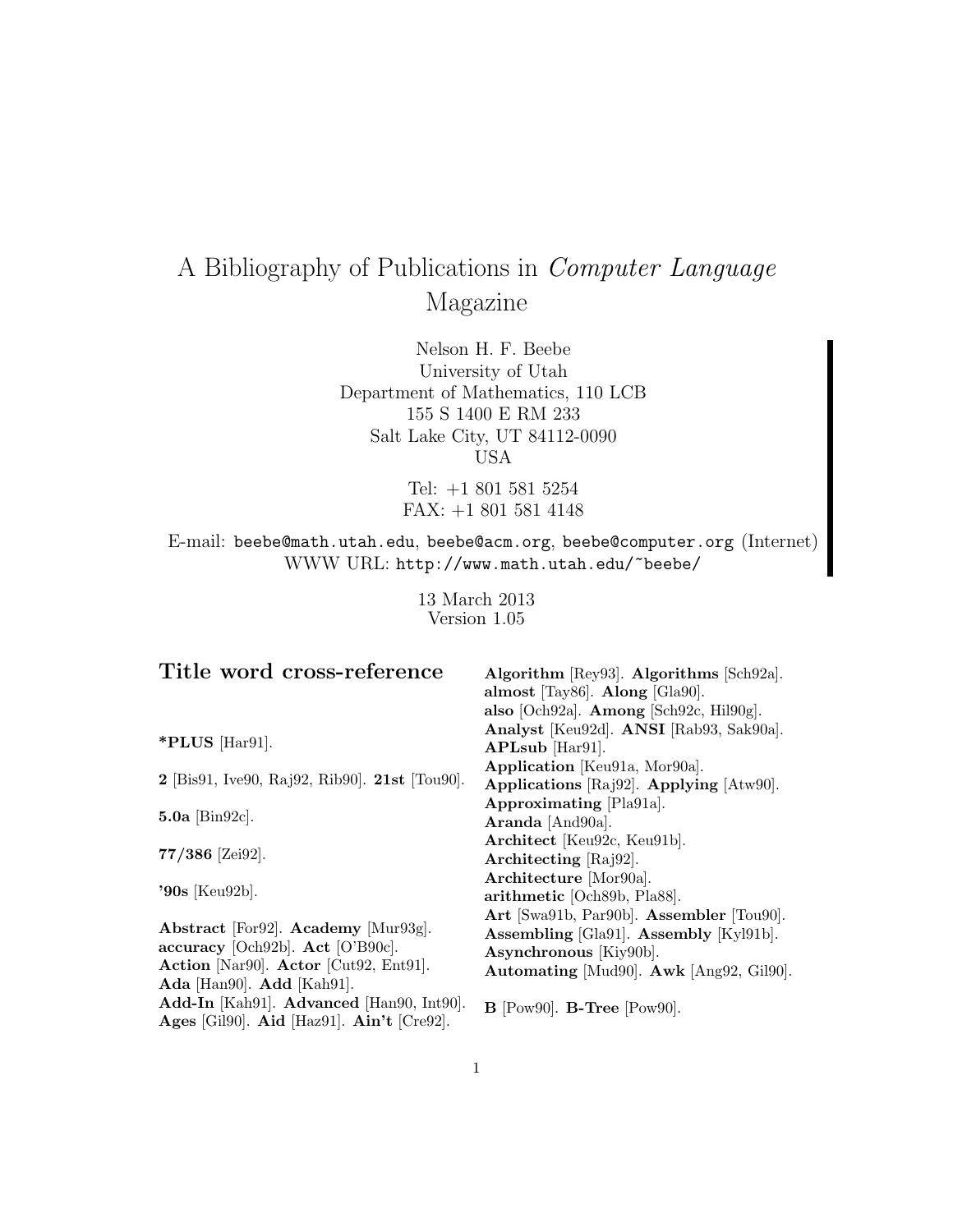**baked** [Par90c]. **Balancing** [Och92b]. **based** [Rie91a]. **BASIC** [Ang90b]. **Basics** [Kne92, Win90]. **Basing** [Wel92]. **Behind** [Fro90]. **Berlin** [Zei91a]. **Best** [Gil90, Hil91a]. **Better** [Eri93]. **Beyond** [Eri93, Mis90, Win90]. **bigger** [Mur92f]. **bigots** [Hil90g]. **Bits** [Mor90b, Bak92]. **Blistering** [Bak93]. **Blithering** [Bak93]. **Blocks** [Och92c, Och92d, Och92e, Och93a, Och93b, Och93c, Och93d]. **Bones** [Gig90]. **Booch** [Boo92a, Boo92b]. **Borland** [Buz93, Wag93, Wee90]. **Bringing** [Tur92]. **Brook** [Pow92b]. **Browser** [Ent90a]. **Builder** [Zei91b]. **Building** [Och92c, Och92d, Och92e, Och93a, Och93b, Och93c, Och93d, Plu91]. **bust** [Bak92].

**C** [Ano88, Bin92c, Car92, Coh92b, Cra93, Dlu90b, Dlu90c, Eck92a, Eck92b, Ent90a, For92, Hel92, Hil90g, Hin92, Hym90, Lan93, LD92, Mud90, Nar90, O'B90e, O'B91a, O'B91i, O'B92i, Par90a, Rei92, Sak90a, Sak90b, TH90, WP91, Wil90]. **Candidate** [Bul91]. **Capturing** [Sti90a]. **Case** [Par91b, Keu92e, PJ93, Par90b, TH90]. **CASEing** [Keu92a]. **Catch** [LD92]. **Century** [Tou90]. **Chameleon** [Cra93]. **Changes** [Cal92]. **Charming** [Far91]. **cheap** [Mur93h]. **Check** [Dlu90a]. **Check-Out** [Dlu90a]. **Choreographer** [Dav90a]. **Class** [Cra93, O'B92b, Ber90a, Hop91, Mur92e]. **Classy** [Wee90]. **Clean** [Keu92b]. **Client** [Byr91]. **Client/Server** [Byr91]. **Clipping** [Rey92, Rey93]. **Close** [Keu92c, Keu92d]. **Club** [Gro88]. **COBOL** [Bin92a, Can91, DH92, Mis90, Mis91, Rab93, Rie91b]. **Code** [Ano88, Edg91, Sha92b, Wee92, BT86, Mul91b, Plu93]. **Colors** [JR90, Pom90]. **Command** [Ive90].

**Command-Line** [Ive90]. **Common** [Ste86].

**CommonBase** [Vea92]. **competition** [Gla91]. **Compilers** [Nar90, Sak90b, Cre90]. **comprehension** [Sha92b]. **Compression** [Kyl90a]. **Conformance** [Plu93]. **Connection** [Ste86]. **Control** [Eck91]. **Controlling** [JR90]. **Cooking** [Can91]. **cooperative** [Ano92]. **Copyright** [Whi93]. **Corp** [O'B92i]. **Cosmetic** [And91a, Dav91]. **Counting** [Eck92b]. **Course** [Cut91]. **cpp** [Haz91]. **Crafting** [Rod90]. **Creating** [Rey92]. **Crunching** [Bak93]. **Culture** [NK92]. **Cweb** [Lev93].

**Data** [Duf91, For92, Hel91, KKL<sup>+</sup>93, Wel92]. **Databases** [Atw90, Mur92a, Rei93]. **Date** [BT90]. **Debatable** [KKL<sup>+</sup>93]. **Debuggers** [Kyl92]. **Debugging** [Dlu90b, Int90, Mud90]. **Decisions** [Con92e]. **Declarations** [Mar91]. **Design** [Cor90, NK92, Ree92, SM90, TH90, WP91, McK91]. **Desktop** [Tur92]. **Determining** [Wal93]. **Development** [Ang90b, Par90a, Kiy90a, Kiy91a, Kiy91b]. **Diagrams** [Rov90]. **Dialogues** [Far91]. **Difficult** [Plu91]. **Dimensional** [Kra90]. **Discovering** [O'B92e]. **Dither** [Lam91]. **Documentation** [Par91a]. **Dog** [Gig91]. **Doing** [Sch92a]. **Done** [Wee92]. **Dusting** [Mis91].

**Easy** [Eck92a, Mar91]. **ECOMP** [Kyl90a]. **Economizing** [Pla91b]. **edge** [Ano92]. **Editor** [Ano92, Hil90f, Hil90g, Hil90h, Hil90a, Hil90b, Hil90c, Hil90d, Hil90e, Mul91a, O'B90c, O'B90d, O'B90a, O'B90b, O'B91b, O'B91c, O'B91d, O'B91e, O'B91f, O'B91g, O'B91h, O'B92e, O'B92c, O'B92d, O'B93a, O'B93b, O'B93c, O'B93d, O'B93e, O'B93f]. **editors** [Mul91b]. **Eiffel** [O'B92g]. **Eiffel/ S** [O'B92g]. **Elegance** [FG92]. **Eleven** [Hoo92a]. **Encapsulating** [Wee90].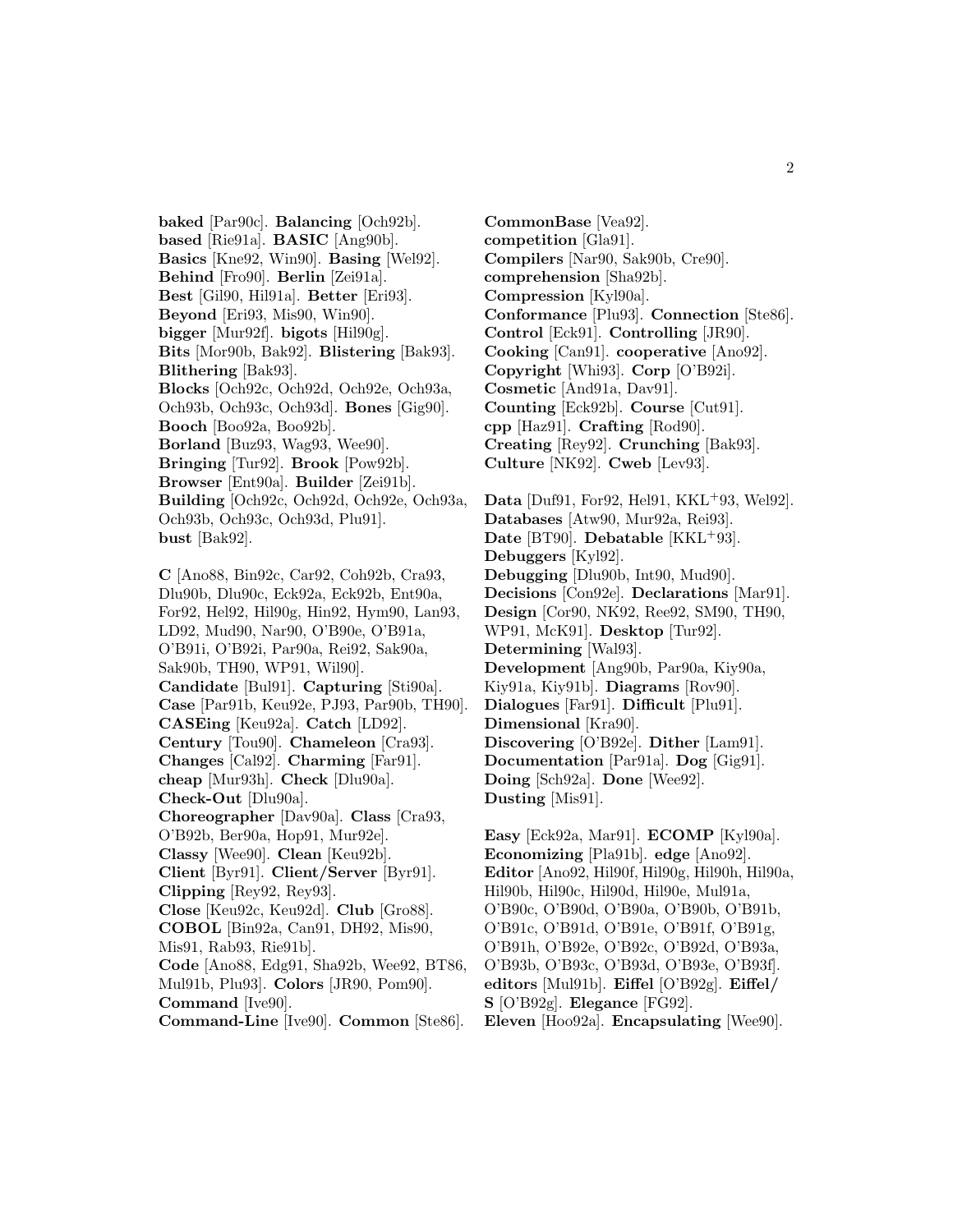**End** [McT91]. **Engineering** [O'B92g, Swa91b, Wie93, Keu90, Pla92e]. **Engineeringin** [Rie91b]. **Enhanced** [McC90]. **Entered** [Abe93]. **Enterprise** [Kar92]. **Entities** [BB92, Keu92a]. **Environment** [Suy90]. **Environments** [Mur93a, Par90a]. **Error** [Eck92a, LD92]. **Events** [Kiy90b]. **ever** [Mul91b]. **Evolution** [Car92]. **Exception** [LD92]. **Exotic** [Gro88]. **Expert** [Tur92, Lew90]. **Exploratorium** [Nka92]. **Expressions** [Pak91]. **Extender** [Tay90b]. **Extensibility** [Con90]. **EZ** [Ano91]. **EZ-Install** [Ano91].

**face** [And91c]. **face-off** [And91c]. **faces** [Ber90b]. **Facts** [Hil90f]. **Fancy** [Rav90]. **far** [Zei91a]. **Fast** [And93, McG93, OH91, Sch92b]. **fever** [Cre90]. **Few** [Pom90, Spe91]. **fictions** [Hil90f, Och91a]. **Filer** [Pow90]. **fill** [Rey92]. **Final** [Hil92]. **Find** [Kyl91a]. **Floating** [Och89a, Och89b, Pla88]. **Floating-point** [Och89a, Pla88]. **Flying** [Gla90]. **forces** [O'B92k]. **Formal** [Keu92b, SW92]. **Forth** [Spe91]. **Forths** [Spe92]. **FORTRAN** [Cre90, Zei92]. **foundation** [Och91c, Och91d]. **Four** [Cor90, Spe92]. **Friends** [Sch92c]. **function** [Rey92]. **functional** [BT91]. **Functions** [Con90, Pla91a].

**Geller** [Ang90a]. **Gender** [Pak91]. **Generalized** [Rie91a]. **Generation** [Cel90]. **generators** [And91c, Keu91a]. **Generics** [Han90]. **Get** [Dav90b, Fro90, OH91, Hoo92a]. **Getting** [Duf91, Rog90]. **global** [BT86]. **globally** [O'B90c]. **goes** [Rib90]. **Good** [Pom90, Tyl90]. **Goto** [Coo91]. **Gotta** [Cha91]. **Graphics** [Kra90, Mur92a, Wee90].

**Group** [Wie93, Zei92]. **Groupware** [Keu90]. **Guessing** [Pak91]. **GUI** [Dav90b, NK92, OH91].

**half** [Par90c]. **half-baked** [Par90c]. **hammer** [Mur92f]. **Handling** [LD92]. **Hanging** [Phi90]. **Hard** [Plu91]. **Harvey** [Och92f]. **Hash** [Hel91]. **Heap** [Nel90]. **Hello** [Bin92b, Mur92b, Mur92c, Mur92d, Mur93b, Mur93c, Mur93d, Mur93e, Mur93f, O'B92f, O'B93g]. **High** [Cre90]. **High-powered** [Cre90]. **Hodgman** [Rey93]. **Hold** [Par91a]. **Hungarian** [Can91].

**IBM** [And91b]. **I'd** [Mur93g]. **II** [Boo92b]. **Image** [Kyl90a]. **Implementing** [Wie93]. **Inc.** [Zei92]. **independent** [BT86]. **Information** [Byr91]. **Input** [Sti90a]. **Install** [Ano91]. **Installer** [And91b]. **Instant** [Bin92c]. **Interactive** [O'B92g]. **Interface** [Cor90, Ent90b, Wee90]. **intermediate** [BT86]. **International** [Wag93]. **Interviews** [Est90, KW85]. **Introduction** [Koo93]. **Issues** [O'B93h].

**Jake** [Ang90a]. **Jeopardy** [Hil92]. **Journey** [Lee91]. **Just** [Ang92, Gig91, O'B90e, Plu91].

**Ken** [KW85]. **Keyboard** [McC90]. **King** [Hin92]. **know** [Mul91b]. **Knowledge** [BB92].

**laid** [Hoo92a]. **Language** [Ang92, BT86, Gro88, Skj84]. **Language-** [BT86]. **Languages** [Rie91a]. **Latest** [Rab93]. **Least** [Duf91]. **Lee** [Och92f]. **lex** [Lev92]. **libraries** [Dav90c, Mur92e, O'B92b]. **Library** [Dlu90a, Ent90b]. **Life** [Hil90g]. **Like** [Bro91, Mur93g, Bra93a, Gro88, O'B90d]. **limits** [Bak92]. **Line** [Ive90].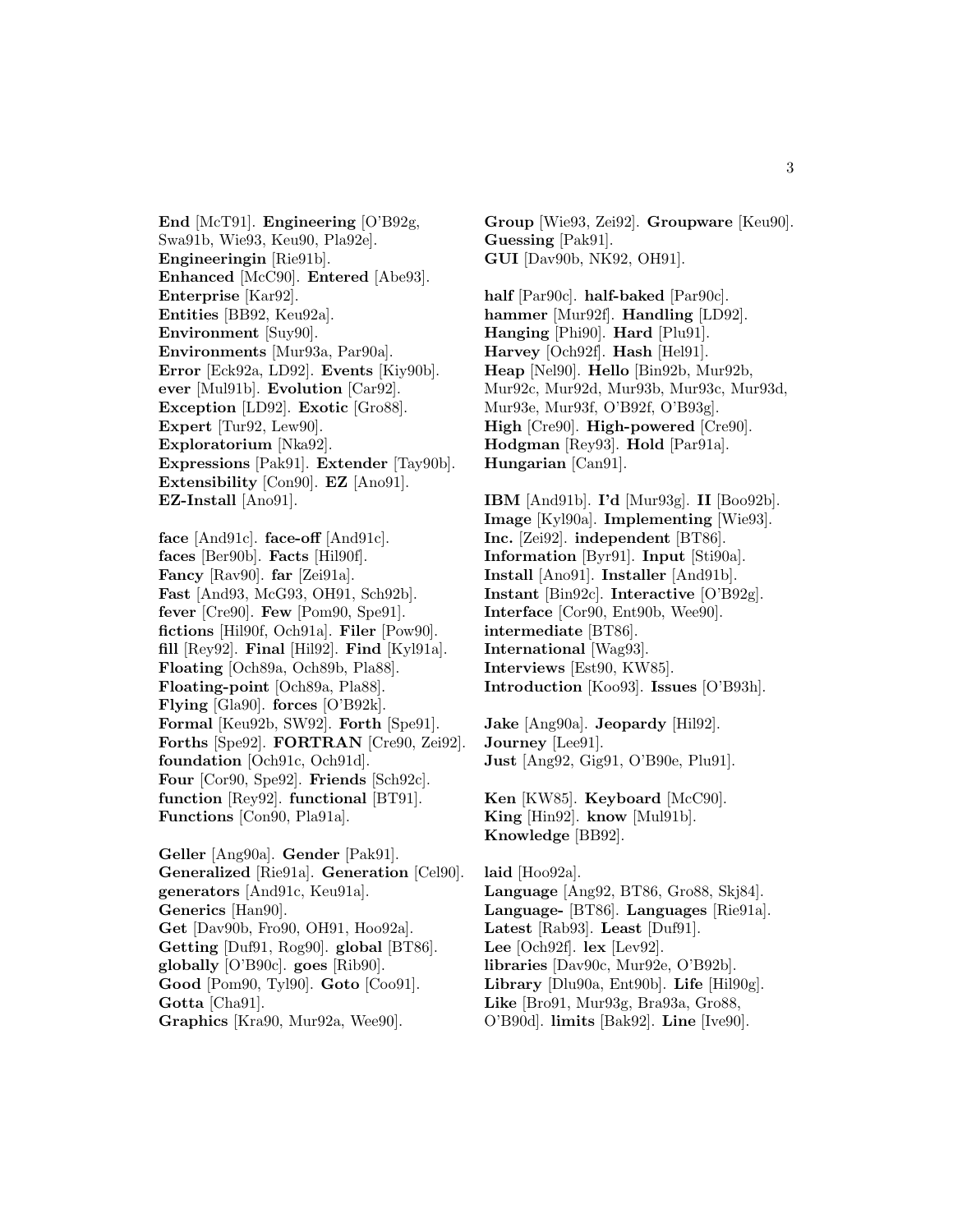**Lines** [Rav90]. **LISP** [Ste86]. **Literate** [Hym90, Lev93]. **Logic** [BT91]. **Logical** [O'B92h]. **Looking** [Mur93h]. **Lotus** [Kah91].

**m1** [Ben90]. **Mac** [Tay90c]. **MacApp** [And90b]. **Machine** [Ste86, BT86]. **machine-independent** [BT86]. **Macintosh** [And91c]. **Macro** [Ben90]. **Macros** [Mud90]. **Made** [Kep93, Mar91]. **Mainframes** [Mis90]. **Maintenance** [DH92]. **make** [Hon91]. **Making** [Hel91, Keu90]. **Management** [BT90, Fra91]. **Manager** [Raj92]. **Managing** [Nel90]. **Manifesto** [PJ93]. **Marriage** [Cre91]. **match** [Tay86]. **Matching** [Le 91]. **Math** [McG93, Mur92e]. **Matrix** [Sch92b]. **Me** [Fro90, Gil90]. **Member** [Dlu90c]. **Menus** [Hil91b]. **Metaphone** [Phi90]. **Method** [Boo92a, Boo92b]. **Methods** [Keu92b, Rie91a]. **Metrowerks** [Tay90a]. **Mice** [Hil91b]. **Microsoft** [Ang90b, Cut91, O'B92i]. **Migration** [Gla90]. **Miles** [Lee91]. **Minding** [Eck92b]. **Mini** [Ben90, Ent90a]. **Mini-Browser** [Ent90a]. **Modeling** [PJCW90]. **Modes** [Whi90]. **Modula** [Tay90a, Bis91, Rib90]. **Modula-2** [Tay90a, Bis91, Rib90]. **Mom** [Hil91b]. **Monster** [DH92]. **Month** [Gro88]. **MS** [Sak90b]. **MS-DOS** [Sak90b]. **Multiplies** [Sch92b]. **Multitasking** [Bis91]. **Mystery** [McT91]. **n** [Men91]. **NASA** [Och92f]. **need** [Mur92f]. **no** [Par90c].

**Notation** [Boo92a, Boo92b, PJCW90]. **Notes** [Ano92, Hil90f, Hil90g, Hil90h, Hil90a, Hil90b, Hil90c, Hil90d, Hil90e, Mul91a, O'B90c, O'B90d, O'B90a, O'B90b, O'B91b, O'B91c, O'B91d, O'B91e, O'B91f, O'B91g, O'B91h, O'B92e, O'B92c, O'B92d, O'B93a,

O'B93b, O'B93c, O'B93d, O'B93e, O'B93f]. **Numbers** [Bak93]. **Numeric** [Och91a]. **Numerics** [Och91b].

**Object** [Atw90, GR90, Hil90h, Nka92, PJCW90, Ree92, Rei93, Rie91a, TH90, WP91, McK91]. **Object-based** [Rie91a]. **Object-Oriented** [GR90, PJCW90, TH90, WP91, Ree92, Rei93, McK91]. **Objects** [Bul91, BB92, Cal92, Con90, Eze90]. **ObjectVision** [Wag93]. **Occam** [Skj84]. **off** [And91c, Hoo92a, Mis91]. **Only** [O'B92h]. **operating** [Par90c]. **Operator** [Rei92]. **Opportunities** [Rab92]. **optimization** [BT86]. **Optimizations** [Lan93]. **Optimizing** [Nar90]. **Oriented** [GR90, PJCW90, TH90, WP91, McK91, Ree92, Rei93]. **Orthogonality** [Ree92]. **OS/2** [Ive90, Raj92, Rib90]. **Oswald** [Och92f]. **other** [Och91a]. **Overloading** [Rei92].

**Paradigm** [Atw90]. **parallel** [Skj84]. **Part** [And91a, Boo92a, Boo92b, Dav91, Kiy91b]. **Pascal** [Pow92b, Vea91b, Buz93, Elk92, Ent90a, Gro88, Kra90, Vea91a]. **Pascal-like** [Gro88]. **Path** [Gla90]. **PC** [Ano88, Par90b]. **PCs** [And91b]. **386** [Zei92]. **S** [O'B92g]. **Server** [Byr91]. **Peopleware** [Con92a, Con92b, Con92c, Con92d, Con93a, Con93b, Con93c, Con93d, Con93e, Con93f]. **Perfect** [Cre91]. **Periscope** [Sti90b]. **Perl** [Sha92a]. **Permutation** [Cel90]. **Philosophy** [Kyl90b, KW85]. **Phoolishness** [Kyl90b]. **Pigments** [Kiy90a]. **PIMs** [Fra91]. **Planning** [Mor90a]. **Plug** [Men91]. **POET** [O'B91i]. **point** [Och89a, Och89b, Pla88]. **Pointers** [Dlu90c]. **Polygon** [Rey92, Rey93]. **polygon-fill** [Rey92]. **polynomials** [Pla91b]. **Pop** [Dav90c].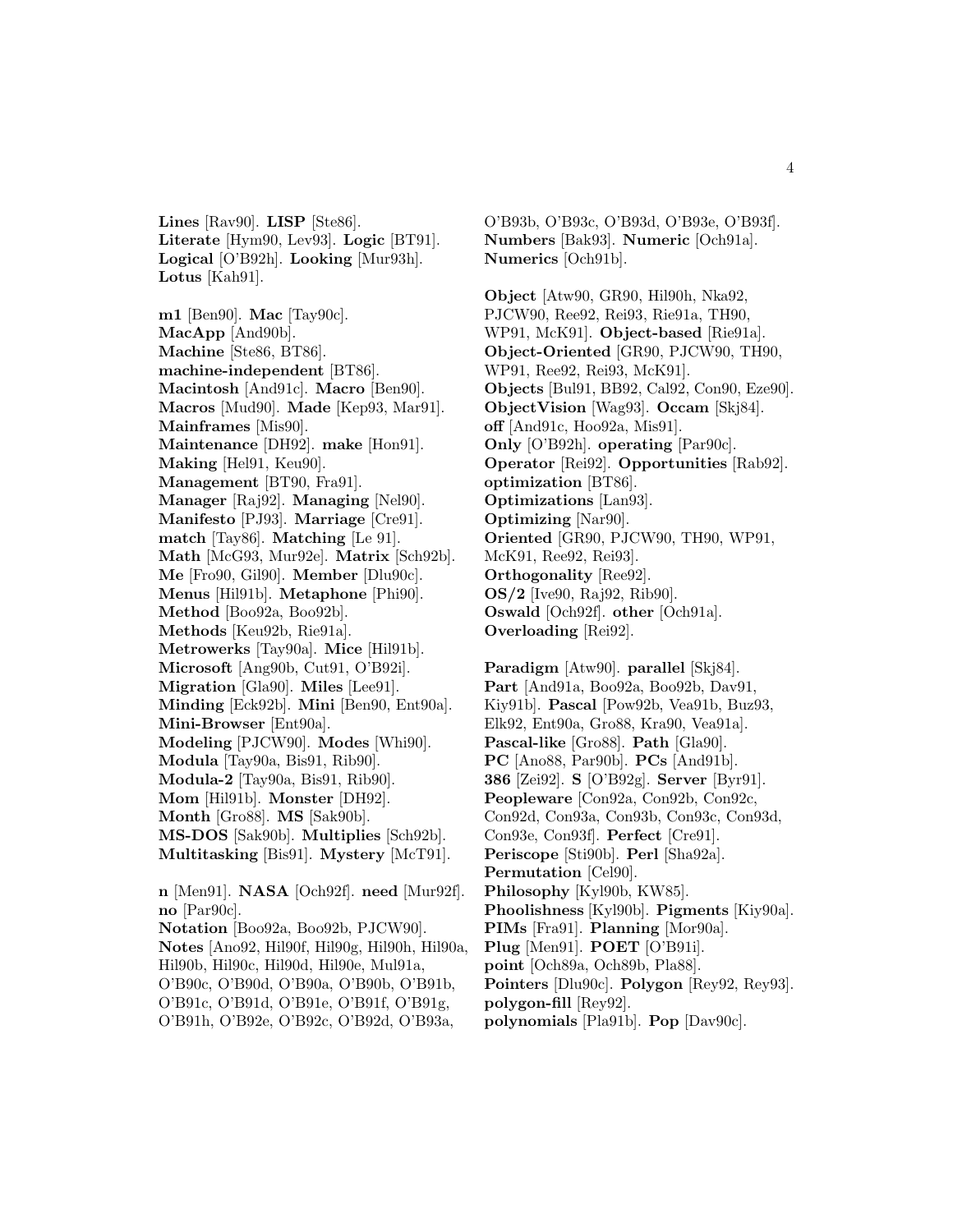**Pop-up** [Dav90c]. **Popkin** [Keu91b]. **Portability** [Haz91]. **Portable** [Swa91a, Plu93]. **PostScript** [Koo93]. **Potential** [Coh92a]. **powered** [Cre90]. **practice** [Och89a, Och89b]. **Praise** [Hil91a]. **Preprocessor** [Mud90]. **Presentation** [Raj92]. **Principles** [Cor90]. **Probabilistic** [Sch92a]. **processing** [Skj84]. **Processor** [Ben90]. **Profession** [Hoo92b, Hoo92c, Hoo93a, Hoo93b, Hoo93c]. **Professional** [Ang90b, Tay90b, Cut92, Vea91a]. **Program** [Con90]. **Programmer** [Tay90b, Car92]. **Programmers** [Sha92a]. **Programming** [Ber90a, Hoo92b, Hoo92c, Hoo93a, Hoo93b, Hoo93c, KW85, Lev93, O'B93h, Pla92a, Pla92b, Pla92c, Pla92d, Pla93a, Pla93b, Pla93c, Pla93d, Pla93e, Pla93f, Sch92a, Suy90, Dav90c, McK91, Rib90]. **Programs** [Kyl90b, And91b]. **Prograph** [Mod90]. **Project** [Fra91]. **Prolcon** [Tay90c]. **PROLOG** [Byr91]. **Properties** [Pla88]. **protect** [Men91]. **PSE** [Tay90a]. **Pull** [CK91]. **Purpose** [Pla92a, Pla92b, Pla92c, Pla92d, Pla93a, Pla93b, Pla93c, Pla93d, Pla93e, Pla93f]. **Puzzle** [Gra90].

**Quality** [Wal93]. **Quibbles** [Mor90b]. **QuickNet** [O'B92j].

**Random** [Kep93]. **Randomly** [Sch92a]. **re** [Keu90]. **re-engineering** [Keu90]. **Ready** [Nar90]. **Realities** [Swa91a]. **Realizer** [Pow92a]. **Realizing** [Coh92a]. **Recursion** [Rex92]. **Recursive** [SM90]. **Reengineering** [Rab92]. **Reference** [Eck92b]. **Refining** [Bul91]. **Regular** [Pak91]. **Remedial** [Pla92e]. **Rendering** [And93]. **Reporting** [Eck92a]. **representations** [Och91a]. **rest** [Och91b]. **Retriever** [Ive90]. **returns** [Bin92a]. **Reusable** [Eze90]. **Reverse** [Swa91b].

**Revisited** [Rex92]. **Rexx** [Gig91]. **right** [Och92a]. **Robust** [Le 91]. **Room** [Keu92b]. **rose** [Bra93a]. **rotten** [Och91c, Och91d]. **Rovira** [Rov90].

**Say** [O'B90e]. **scaffolds** [Kiy90a]. **Scheme** [Dic92]. **Scratchpad** [BT91]. **Search** [FG92]. **Searching** [Wil90]. **Secrets** [Sch92c]. **self** [Tyl90]. **sense** [Keu90]. **sequel** [Och91d]. **Shake** [Hon91]. **Sharing** [Sch92c]. **Shielded** [Edg91]. **Shining** [Hel92]. **Shrink** [Par91a]. **Simplify** [Cal92]. **Simply** [Kep93]. **sine** [Och92a]. **Skin** [Gig90]. **Small** [Wie93]. **Smalltalk** [Ber90b, Suy90, Zei91b]. **Smalltalk/V** [Zei91b]. **Smart** [Wil90]. **Smelling** [Bra93a]. **Software** [Fra91, O'B92g, Rie91b, Swa91a, Wal93, Whi93, Wie93, Och92f, Pla92e]. **Solving** [Gra90]. **Son** [Och91d]. **Sorting** [McT91]. **Soup** [Hil90h]. **source** [Kyl91a]. **Spawn** [Fro90]. **speed** [Och92b]. **SpellCode** [Ang90a]. **Spontaneous** [Kyl91b]. **SQL** [Coh92a]. **Standard** [Plu91, Rab93, Sak90a]. **Started** [Rog90]. **state** [Par90b]. **STDs** [Rod90]. **Stony** [Pow92b]. **Store** [Eck92b]. **Strategies** [Wel92]. **Stretching** [Bak92]. **String** [Le 91]. **Structured** [Est90, WP91]. **STSC** [Har91]. **stuff** [O'B90d]. **Style** [Cha91, NK92]. **Substance** [NK92]. **Success** [Dic92]. **sunglasses** [Mur93h]. **Support** [McC90, Plu93]. **surgery** [And91a, Dav91]. **Sutherland** [Rey93]. **Sutherland-Hodgman** [Rey93]. **System** [Keu91b, Keu92c, Par90c, Ang90b]. **Systems** [Byr91, Eri93, PJCW90, Tur92]. **Table** [McG93]. **Takara** [KW85]. **Taking** [Eck91].

**Taming** [DH92, GR90, Kiy90b].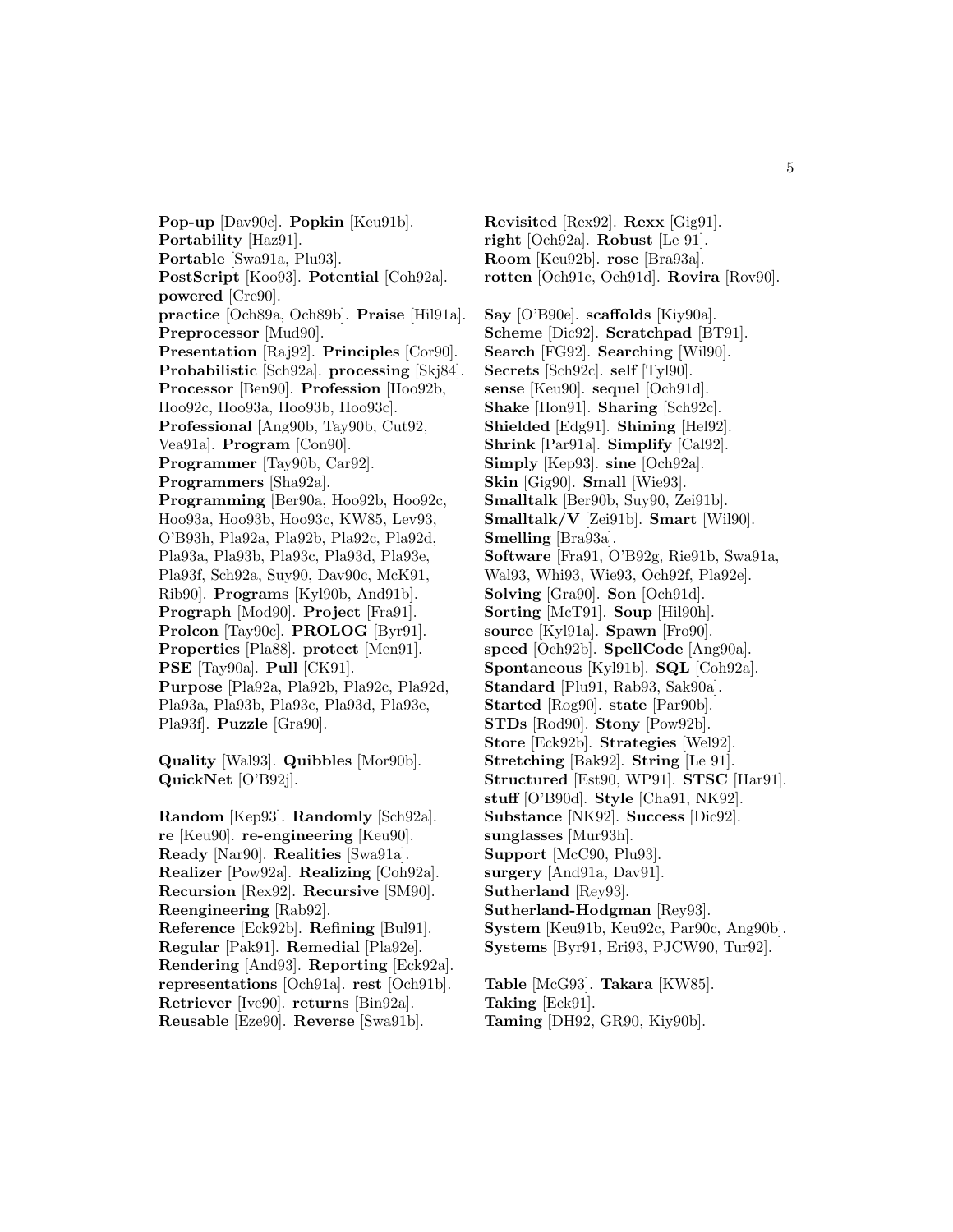**Task** [Eck91]. **teach** [McK91]. **Techniques** [Int90]. **Technology** [GR90, O'B90d]. **Testing** [Bec91, Plu91]. **Text** [Whi90]. **Thank** [Mur93g]. **Thee** [Fro90]. **Theory** [Och89b, Och89a]. **Things** [BB92]. **Think** [Coh92b]. **Thousand** [Lee91]. **Three** [Ber90b, Kra90]. **Three-Dimensional** [Kra90]. **til** [Cre92]. **Together** [CK91]. **Tomorrow** [Wel92]. **Toolbox** [Sha92a]. **Toolkit** [Kah91]. **Tools** [Keu92f, Keu92g, Keu92h, Keu92i, Keu93a, Keu93b, Keu93c, KM93a, KM93b, KM93c, Kiy90a, Kiy91a, Kiy91b, O'B92b, Sha92b]. **TopSpeed** [Elk92]. **Trackword** [Gra90]. **Trade** [Keu92f, Keu92g, Keu92h, Keu92i, Keu93a, Keu93b, Keu93c, KM93a, KM93b, KM93c]. **Transition** [Abe93]. **Tree** [Pow90]. **Trilogy** [Gro88]. **Trio** [Par91b]. **Truth** [BT91]. **Truth-functional** [BT91]. **TSR** [Dav90c]. **Turbo** [Kra90, O'B91i, Vea91b]. **Types** [For92, Och91a].

**UK** [Skj84].

**Understanding** [Eri93, Rab93]. **Uniface** [Bra93b]. **Uniform** [PJCW90]. **UNIX** [Fro90, Keu92e, Par90c]. **Unknown** [Whi90]. **User** [Cor90, Eri93, Est90, Sti90a]. **Using** [Cal92, Haz91, Lev92, Rab93, TH90]. **utopia** [O'B90d].

**v** [Ang90b, Ano91, Bin92c, Bra93b, Buz93, Coh92b, Cut92, Dav90a, Elk92, Har91, Mod90, O'B92g, O'B92i, O'B92j, Pow90, Pow92a, Pow92b, Vea91a, Vea92, Zei91b, Zei92, Zei91b]. **Variables** [Kep93]. **Versatility** [Gro88]. **version** [Bro91]. **Video** [Cut91]. **Visible** [Keu92d]. **Vision** [O'B91i]. **Vital** [O'B92k]. **vsDesigner** [Lew90].

**Wake** [Abe93]. **want** [McK91]. **wanted** [Mul91b]. **Washing** [Pla91c]. **watchers** [Pla91c]. **Watcom** [Zei92]. **Way** [JR90]. **ways** [Hoo92a]. **Where** [SW92]. **Who** [Eck92b]. **WinApps** [Rod90]. **Window** [Zei91b]. **Windows** [Kiy90a, Kiy90b, Kiy91a, Kiy91b, Kne92, Rog90, Vea91b, Zei91b]. **Winner** [O'B92a]. **Wonder** [Gig91]. **Words** [Spe91]. **Wordz** [Tay86]. **Workbench** [Keu92d]. **World** [Bin92b, Eri93, Mur92b, Mur92c, Mur92d, Mur93b, Mur93c, Mur93d, Mur93e, Mur93f, O'B92e, O'B92f, O'B93g, Mur93h]. **Wrap** [Par91a]. **Writing** [Eze90, Och92f].

**Xlib** [JR90].

**yacc** [Lev92]. **Yes** [Coo91]. **Yesterday** [Wel92]. **You've** [Abe93].

**Zinc** [Ent90b]. **Zone** [Abe93].

# **References**

# **Abelow:1993:WYE**

[Abe93] Dan Abelow. Wake up! you've entered the transition zone. Computer Language Magazine, 10(3): 40–??, March 1993. CODEN COMLEF. ISSN 0749-2839.

# **Andrews:1990:A**

[And90a] Brad Andrews. Aranda. Computer Language Magazine,  $7(11):101-??$ , November 1990. CODEN COM-LEF. ISSN 0749-2839.

#### **Andrews:1990:M**

[And90b] R. Bradley Andrews. MacApp. Computer Language Magazine, 7 (12):85–??, December 1990. CO-DEN COMLEF. ISSN 0749-2839.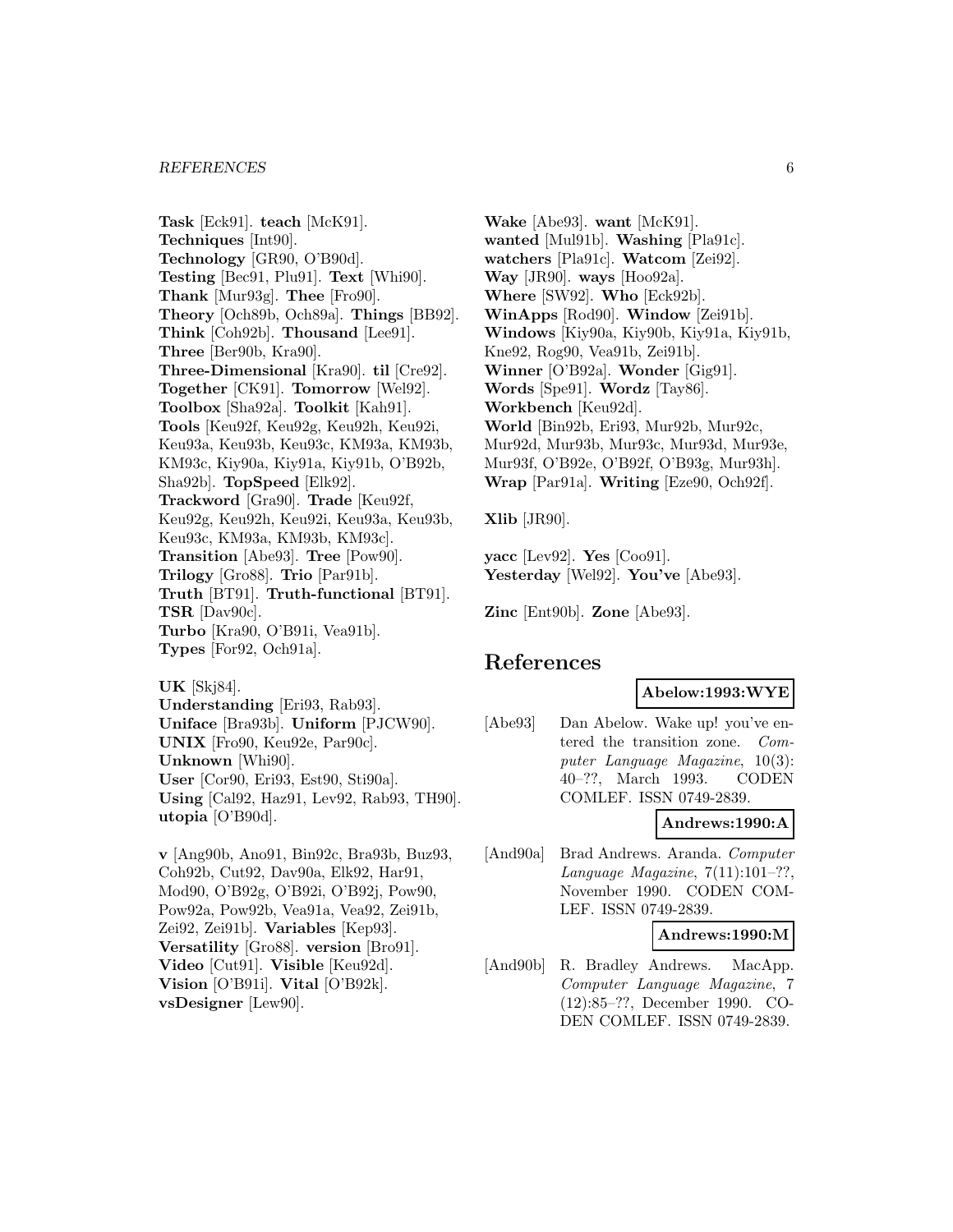# **Andrews:1991:CSP**

[And91a] R. Bradley Andrews. Cosmetic surgery, part I. Computer Language Magazine, 8(9):75–??, September 1991. CODEN COM-LEF. ISSN 0749-2839.

# **Andrews:1991:IPI**

[And91b] R. Bradley Andrews. Installer programs for IBM PCs. Computer Language Magazine, 8(1):89– ??, January 1991. CODEN COM-LEF. ISSN 0749-2839.

#### **Andrews:1991:MGF**

[And91c] R. Bradley Andrews. Macintosh generators face-off. Computer Language Magazine, 8(10):105–??, October 1991. CODEN COMLEF. ISSN 0749-2839.

#### **Anderson:1993:FR**

[And93] Peter G. Anderson. Fast rendering. Computer Language Magazine, 10 (2):44–??, February 1993. CODEN COMLEF. ISSN 0749-2839.

#### **Angus:1990:JGS**

[Ang90a] Jeff Angus. Jake Geller's Spell-Code. Computer Language Magazine, 7(6):105–??, June 1990. CO-DEN COMLEF. ISSN 0749-2839.

# **Angus:1990:MBP**

[Ang90b] Jeff Angus. Microsoft BASIC Professional Development System v. 7.0. Computer Language Magazine, 7(3):112–??, March 1990. CODEN COMLEF. ISSN 0749- 2839.

# **Angell:1992:AAL**

[Ang92] Bob Angell. Awk — just another language? Computer Language Magazine, 9(12):55–??, December 1992. CODEN COMLEF. ISSN 0749-2839.

# **Anonymous:1988:CCP**

[Ano88] Anonymous. C code for the PC. Computer Language Magazine, 5 (2):52, February 1988. CODEN COMLEF. ISSN 0749-2839. advertisement.

# **Anonymous:1991:EV**

[Ano91] Anonymous. EZ-Install v. 2.12. Computer Language Magazine, 8 (3):8f–??, March 1991. CODEN COMLEF. ISSN 0749-2839.

#### **Anonymous:1992:ENC**

[Ano92] Anonymous. Editor's notes: The cooperative edge. Computer Language Magazine, 9(9):5–??, September 1992. CODEN COM-LEF. ISSN 0749-2839.

# **Atwood:1990:AOP**

[Atw90] Thomas Atwood. Applying the object paradigm to databases. Computer Language Magazine, 7(9): 36–??, September 1990. CODEN COMLEF. ISSN 0749-2839.

# **Baker:1992:SLB**

[Bak92] Steven Baker. Stretching the limits: 32 bits or bust. Computer Language Magazine, 9(6):73–??, June 1992. CODEN COMLEF. ISSN 0749-2839.

# **Baker:1993:CNB**

[Bak93] Steve Baker. Crunching numbers– blistering or blithering. Computer Language Magazine, 10(5):64–??, May 1993. CODEN COMLEF. ISSN 0749-2839.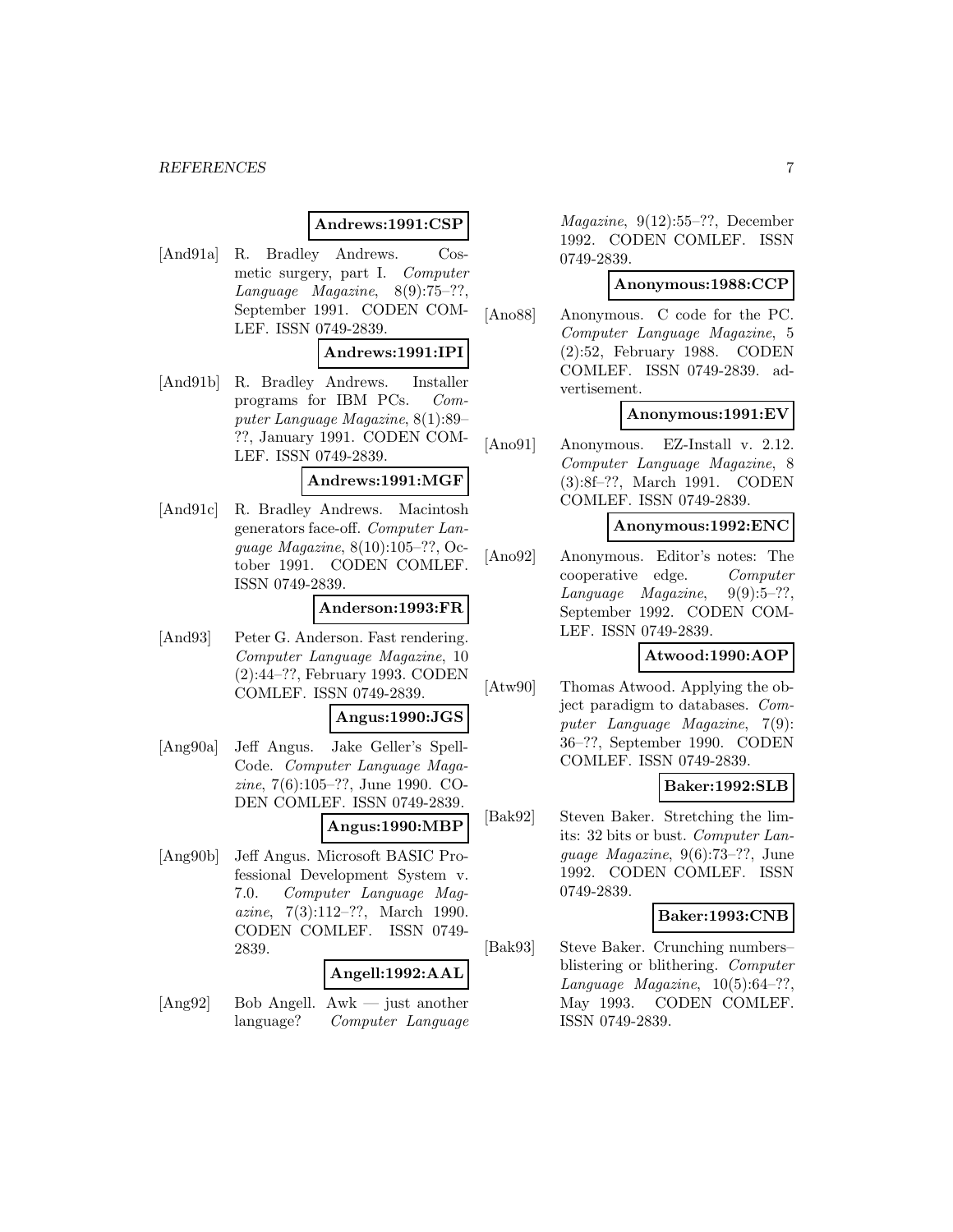# **Bulman:1992:TOE**

[BB92] Dave M. Bulman and Erin Kathleen Bulman. Things, objects, entities, and knowledge. Computer Language Magazine, 9(1):44– ??, January 1992. CODEN COM-LEF. ISSN 0749-2839.

#### **Becker:1991:TT**

[Bec91] Pete Becker. Testing, testing. Computer Language Magazine, 8 (4):59–??, April 1991. CODEN COMLEF. ISSN 0749-2839.

#### **Bentley:1990:MMM**

[Ben90] Jon Bentley. m1: A mini macro processor. Computer Language Magazine, 7(6):47–61, June 1990. CODEN COMLEF. ISSN 0749- 2839.

#### **Bergman:1990:PC**

[Ber90a] Noel Bergman. Programming with class. Computer Language Magazine, 7(2):107–??, February 1990. CODEN COMLEF. ISSN 0749- 2839.

# **Bergman:1990:TFS**

[Ber90b] Noel Bergman. Three faces of Smalltalk. Computer Language Magazine, 7(4):87–??, April 1990. CODEN COMLEF. ISSN 0749- 2839.

#### **Binstock:1992:CR**

[Bin92a] Andrew Binstock. COBOL returns. Computer Language Magazine, 9(9):97–??, September 1992. CODEN COMLEF. ISSN 0749- 2839.

# **Binstock:1992:HW**

[Bin92b] Andrew Binstock. Hello, world! Computer Language Magazine, 9 (7):19–??, July 1992. CODEN COMLEF. ISSN 0749-2839.

# **Binstock:1992:ICV**

[Bin92c] Andrew Binstock. Instant C v. 5.0a. Computer Language Magazine, 9(5):87–??, May 1992. CO-DEN COMLEF. ISSN 0749-2839.

# **Bisignani:1991:MM**

[Bis91] Michael Bisignani. Multitasking in Modula-2. Computer Language Magazine, 8(2):53–??, February 1991. CODEN COMLEF. ISSN 0749-2839.

# **Booch:1992:BMNa**

[Boo92a] Grady Booch. The Booch method: Notation, part I. Computer Language Magazine, 9(9):47–??, September 1992. CODEN COM-LEF. ISSN 0749-2839.

# **Booch:1992:BMNb**

[Boo92b] Grady Booch. The Booch method: Notation, part II. Computer Language Magazine, 9(10):36–??, October 1992. CODEN COMLEF. ISSN 0749-2839.

# **Bragg:1993:SLR**

[Bra93a] Tom Bragg. Smelling like a rose. Computer Language Magazine, 10 (3):85–??, March 1993. CODEN COMLEF. ISSN 0749-2839.

# **Bragg:1993:UV**

[Bra93b] Tom Bragg. Uniface v. 5.2. Computer Language Magazine, 10(1): 86–??, January 1993. CODEN COMLEF. ISSN 0749-2839.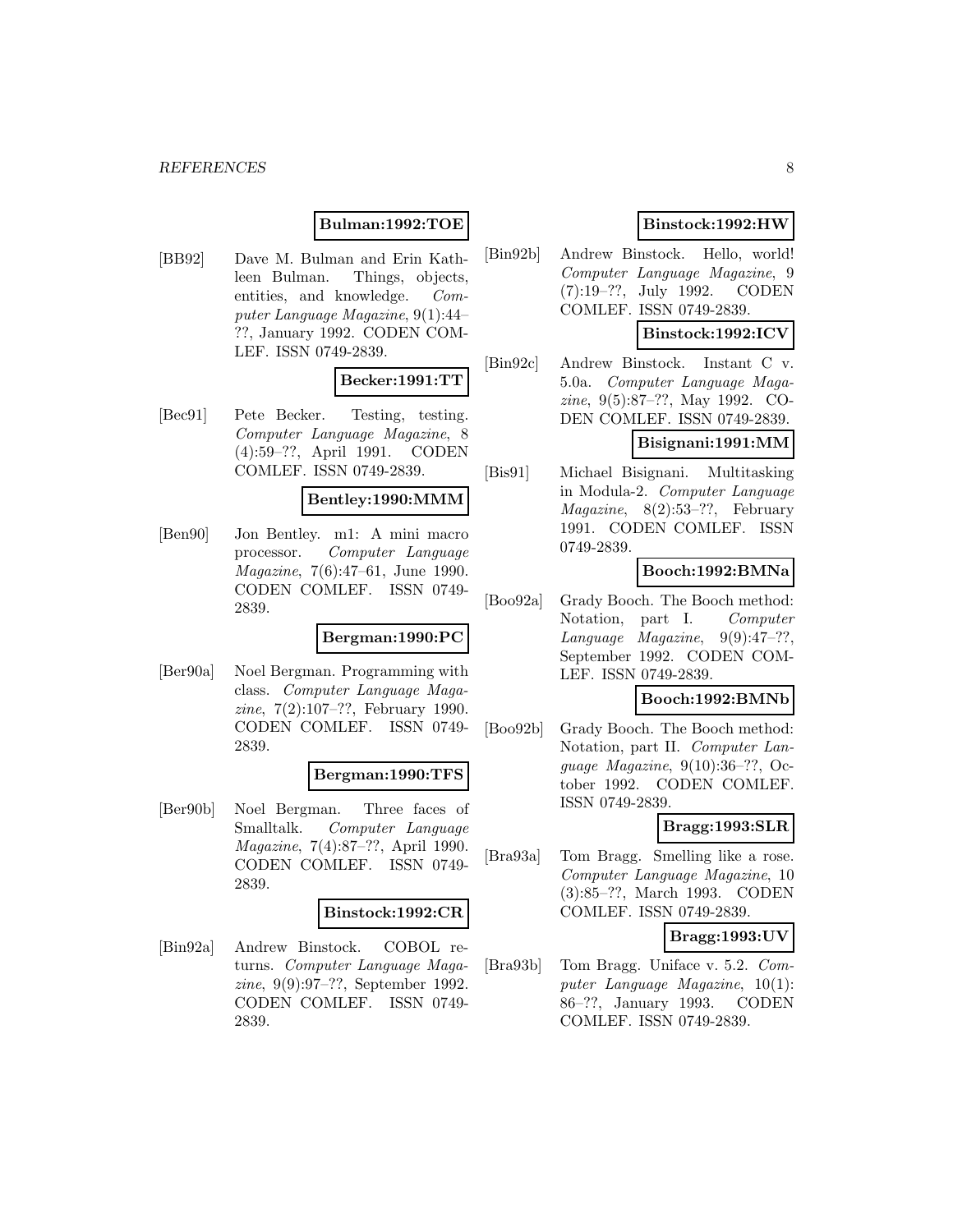# **Brown:1991:LV**

[Bro91] Hugh Brown. Like a version. Computer Language Magazine, 8(8):59– ??, August 1991. CODEN COM-LEF. ISSN 0749-2839.

# **Bal:1986:LMG**

[BT86] Henri E. Bal and Andrew S. Tanenbaum. Language- and machineindependent global optimization on intermediate code. Computer Language Magazine, 11(2): 105–121, 1986. CODEN COM-LEF. ISSN 0749-2839.

#### **Bergman-Terrell:1990:DM**

[BT90] Eric Bergman-Terrell. Date management. Computer Language Magazine, 7(12):57–??, December 1990. CODEN COMLEF. ISSN 0749-2839.

#### **Boggia-Togna:1991:STL**

[BT91] Gianfranco Boggia-Togna. A scratchpad for truth-functional logic. Computer Language Magazine, 8(12):40–??, December 1991. CODEN COMLEF. ISSN 0749- 2839.

# **Bulman:1991:RCO**

[Bul91] David Bulman. Refining candidate objects. Computer Language Magazine, 8(1):30–??, January 1991. CODEN COMLEF. ISSN 0749- 2839.

# **Buzbee:1993:BPV**

[Buz93] Bruce Buzbee. Borland Pascal v. 7.0. Computer Language Magazine, 10(3):93–??, March 1993. CODEN COMLEF. ISSN 0749- 2839.

# **Byrd:1991:PCS**

[Byr91] Lawrence Byrd. PROLOG and client/server information systems. Computer Language Magazine, 8 (3):36–??, March 1991. CODEN COMLEF. ISSN 0749-2839.

# **Callahan:1992:UOS**

[Cal92] Gene Callahan. Using objects to simplify changes. Computer Language Magazine, 9(11):63–??, November 1992. CODEN COM-LEF. ISSN 0749-2839.

# **Cannistra:1991:CHC**

[Can91] William J. Cannistra. Cooking with Hungarian COBOL. Computer Language Magazine, 8(9): 61–??, September 1991. CODEN COMLEF. ISSN 0749-2839.

# **Carter:1992:ECP**

[Car92] Everett Carter. The evolution of a C++ programmer. Computer Language Magazine, 9(8):53–??, August 1992. CODEN COMLEF. ISSN 0749-2839.

# **Celko:1990:PG**

[Cel90] Joe Celko. Permutation generation. Computer Language Magazine, 7(12):65–??, December 1990. CODEN COMLEF. ISSN 0749- 2839.

# **Charney:1991:YGS**

[Cha91] Reginald B. Charney. You gotta have style. Computer Language Magazine, 8(10):57–??, October 1991. CODEN COMLEF. ISSN 0749-2839.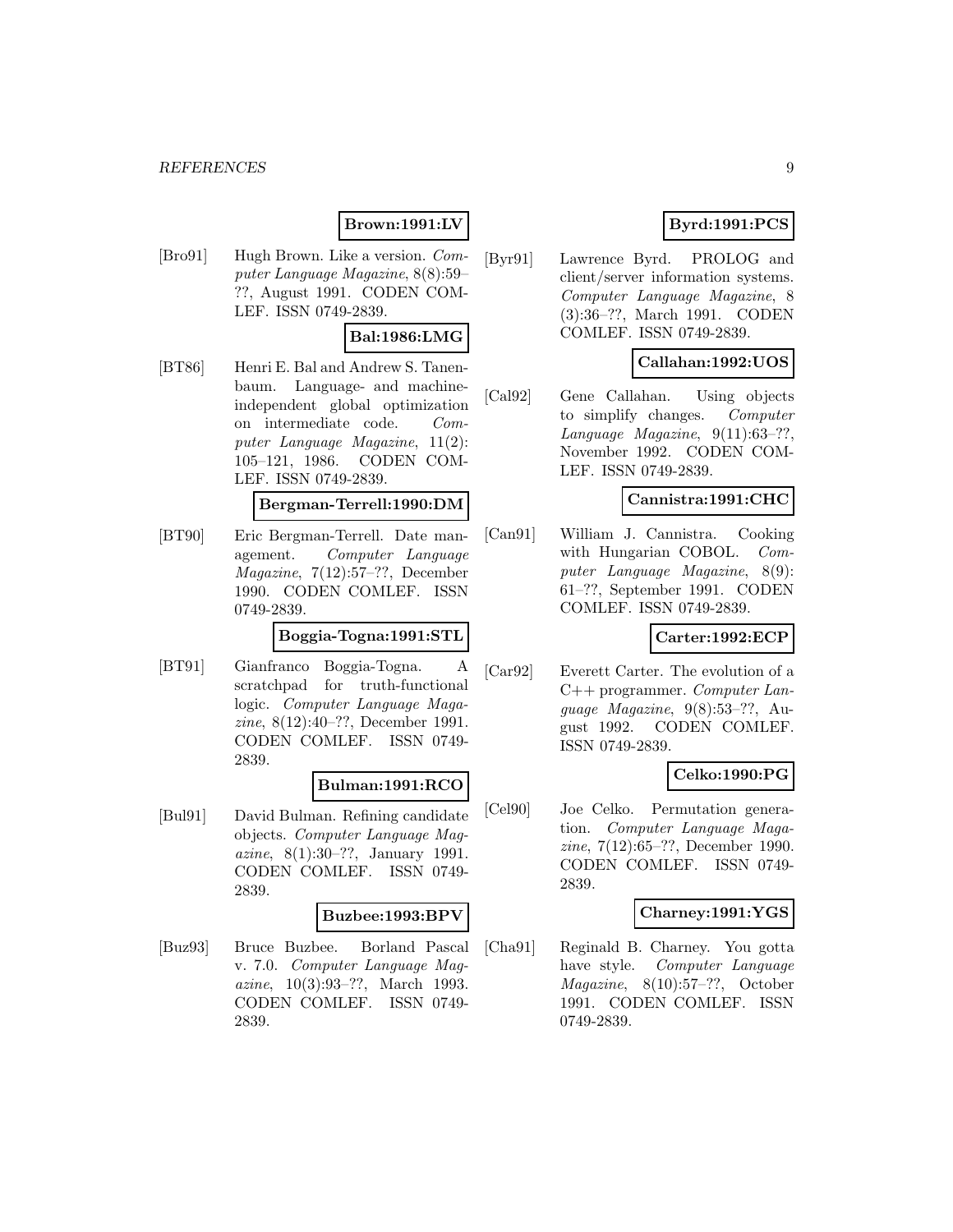# **Cohen:1991:PT**

[CK91] Rich Cohen and Warren Keuffel. Pull together! Computer Language Magazine, 8(8):36–??, August 1991. CODEN COMLEF. ISSN 0749-2839.

# **Cohen:1992:RPS**

[Coh92a] Dave Cohen. Realizing the potential of SQL. Computer Language Magazine, 9(3):53–??, March 1992. CODEN COMLEF. ISSN 0749- 2839.

#### **Cohen:1992:TCV**

[Coh92b] Dennis R. Cohen. Think C v. 5.0.2. Computer Language Magazine, 9(5):88–??, May 1992. CO-DEN COMLEF. ISSN 0749-2839.

# **Constantine:1990:OFP**

[Con90] Larry L. Constantine. Objects, functions, and program extensibility. Computer Language Magazine, 7(1):34–??, January 1990. CODEN COMLEF. ISSN 0749-2839.

#### **Constantine:1992:Pa**

[Con92a] Larry Constantine. Peopleware. Computer Language Magazine, 9 (9):120–??, September 1992. CO-DEN COMLEF. ISSN 0749-2839.

# **Constantine:1992:Pb**

[Con92b] Larry Constantine. Peopleware. Computer Language Magazine, 9 (10):112–??, October 1992. CO-DEN COMLEF. ISSN 0749-2839.

#### **Constantine:1992:Pc**

[Con92c] Larry Constantine. Peopleware. Computer Language Magazine, 9 (11):104–??, November 1992. CO-DEN COMLEF. ISSN 0749-2839.

# **Constantine:1992:Pd**

[Con92d] Larry Constantine. Peopleware. Computer Language Magazine, 9 (12):112–??, December 1992. CO-DEN COMLEF. ISSN 0749-2839.

# **Constantine:1992:DD**

[Con92e] Larry L. Constantine. Decisions, decisions. Computer Language Magazine, 9(3):112–??, March 1992. CODEN COMLEF. ISSN 0749-2839.

#### **Constantine:1993:Pa**

[Con93a] Larry Constantine. Peopleware. Computer Language Magazine, 10 (1):112–??, January 1993. CODEN COMLEF. ISSN 0749-2839.

#### **Constantine:1993:Pb**

[Con93b] Larry Constantine. Peopleware. Computer Language Magazine, 10 (2):112–??, February 1993. CO-DEN COMLEF. ISSN 0749-2839.

#### **Constantine:1993:Pc**

[Con93c] Larry Constantine. Peopleware. Computer Language Magazine, 10 (3):120–??, March 1993. CODEN COMLEF. ISSN 0749-2839.

# **Constantine:1993:Pd**

[Con93d] Larry Constantine. Peopleware. Computer Language Magazine, 10 (4):112–??, April 1993. CODEN COMLEF. ISSN 0749-2839.

#### **Constantine:1993:Pe**

[Con93e] Larry Constantine. Peopleware. Computer Language Magazine, 10 (5):112–??, May 1993. CODEN COMLEF. ISSN 0749-2839.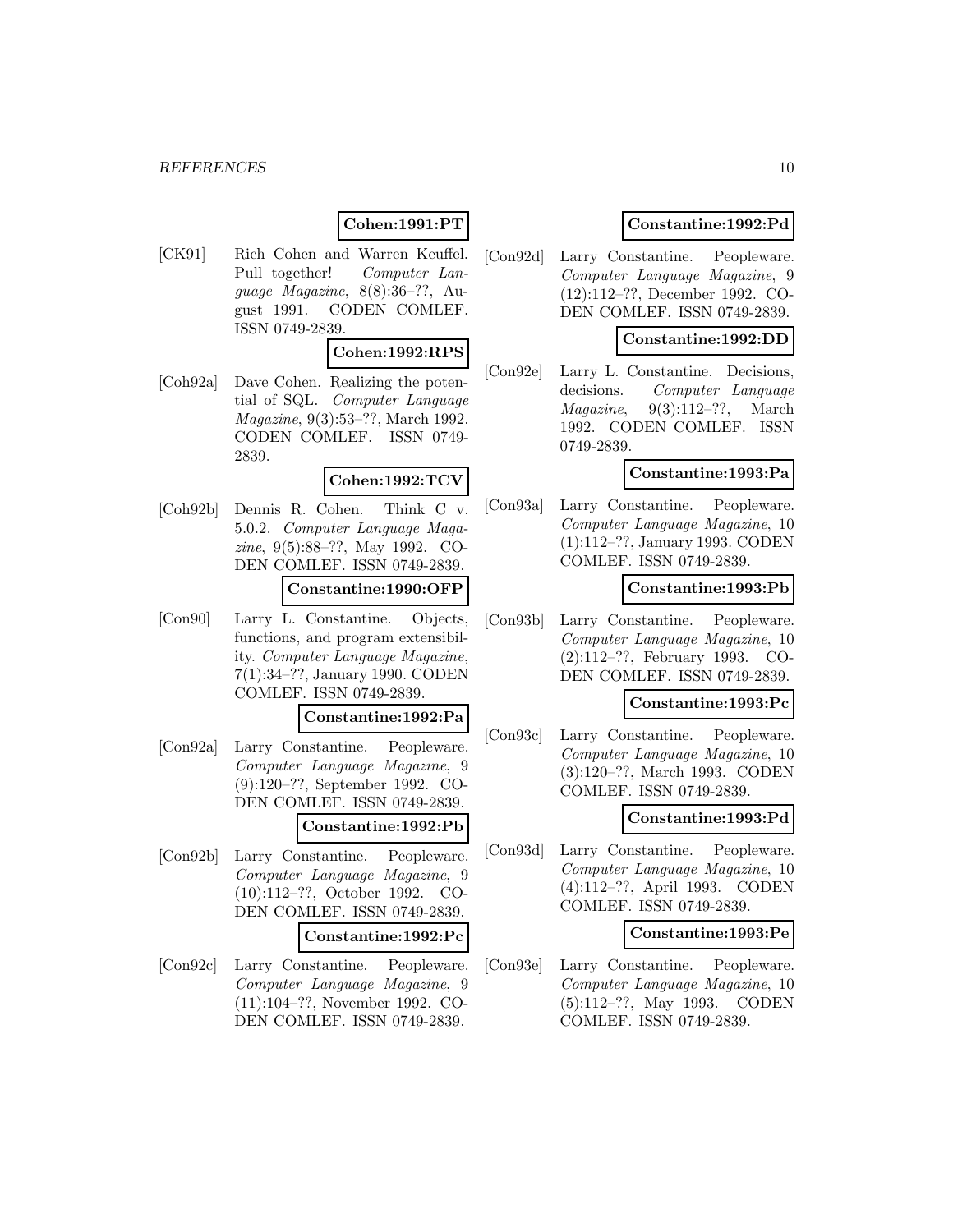# **Constantine:1993:Pf**

[Con93f] Larry Constantine. Peopleware. Computer Language Magazine, 10 (6):104–??, June 1993. CODEN COMLEF. ISSN 0749-2839.

# **Cooper:1991:GYG**

[Coo91] Tim Cooper. Goto? yes, goto! Computer Language Magazine, 8 (5):63–??, May 1991. CODEN COMLEF. ISSN 0749-2839.

# **Cornish:1990:FPU**

[Cor90] Merrill Cornish. Four principles of user interface design. Computer Language Magazine, 7(3):67– ??, March 1990. CODEN COM-LEF. ISSN 0749-2839.

# **Crawford:1993:CCC**

[Cra93] John Crawford. A chameleon class in C++. Computer Language Magazine, 10(5):40–??, May 1993. CO-DEN COMLEF. ISSN 0749-2839.

#### **Crenshaw:1990:FFH**

[Cre90] Jack Crenshaw. FORTRAN fever: High-powered compilers. Computer Language Magazine, 7(5): 113–??, May 1990. CODEN COM-LEF. ISSN 0749-2839.

#### **Crenshaw:1991:PM**

[Cre91] Jack W. Crenshaw. A perfect marriage. Computer Language Magazine, 8(6):54–??, June 1991. CO-DEN COMLEF. ISSN 0749-2839.

#### **Crenshaw:1992:IAT**

[Cre92] Jack Crenshaw. It ain't over til it's over. Computer Language Magazine, 9(1):59–??, January 1992. CODEN COMLEF. ISSN 0749- 2839.

# **Cutrona:1991:MVC**

[Cut91] Louis Cutrona. Microsoft video course. Computer Language Magazine, 8(4):70–??, April 1991. CO-DEN COMLEF. ISSN 0749-2839.

# **Cutrona:1992:APV**

[Cut92] Lou Cutrona. Actor Professional v. 4.0. Computer Language Magazine, 9(4):75–??, April 1992. CO-DEN COMLEF. ISSN 0749-2839.

# **Davidson:1990:CV**

[Dav90a] Mark Davidson. Choreographer v. 1.1. Computer Language Magazine, 7(11):99–??, November 1990. CODEN COMLEF. ISSN 0749- 2839.

# **Davidson:1990:GGI**

[Dav90b] Mark Davidson. Get a GUI on it! Computer Language Magazine, 7(8):81–??, August 1990. CODEN COMLEF. ISSN 0749-2839.

# **Davidson:1990:TLP**

[Dav90c] Mark Davidson. TSR libraries: Pop-up programming. Computer Language Magazine, 7(5):127–??, May 1990. CODEN COMLEF. ISSN 0749-2839.

# **Davidson:1991:CSP**

[Dav91] Mark Davidson. Cosmetic surgery, part 2. Computer Language Magazine, 8(10):87–??, October 1991. CODEN COMLEF. ISSN 0749- 2839.

# **Dyson-Hudson:1992:TCM**

[DH92] Nigel Dyson-Hudson. Taming the COBOL maintenance monster. Computer Language Magazine, 9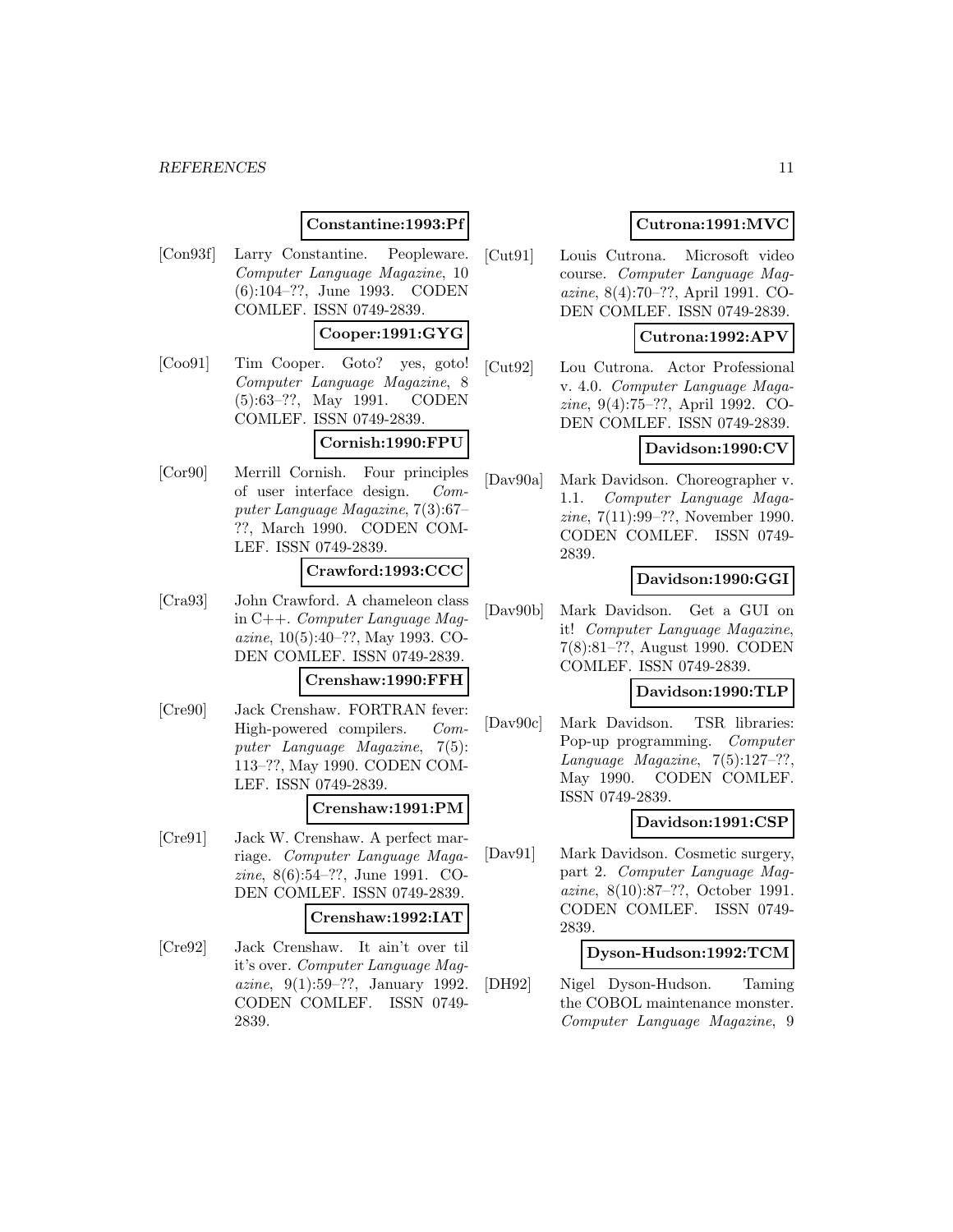(9):40–??, September 1992. CO-DEN COMLEF. ISSN 0749-2839.

**Dickey:1992:SS**

[Dic92] Kenneth Dickey. Scheme for success. Computer Language Magazine, 9(6):47–??, June 1992. CO-DEN COMLEF. ISSN 0749-2839.

# **Dlugosz:1990:LC**

[Dlu90a] John Dlugosz. Library check-out. Computer Language Magazine, 7 (5):83–??, May 1990. CODEN COMLEF. ISSN 0749-2839.

# **Dlugosz:1990:DC**

[Dlu90b] John M. Dlugosz. Debugging in C++. Computer Language Magazine, 7(2):32–??, February 1990. CODEN COMLEF. ISSN 0749- 2839.

**Dlugosz:1990:MPC**

[Dlu90c] John M. Dlugosz. Member pointers in C++. Computer Language Magazine, 7(1):79–??, January 1990. CODEN COMLEF. ISSN 0749- 2839.

# **Dufort:1991:GLY**

[Duf91] Martin Dufort. Getting the least out of your data. Computer Language Magazine, 8(5):45–??, May 1991. CODEN COMLEF. ISSN 0749-2839.

#### **Eckel:1991:TCT**

[Eck91] Bruce Eckel. Taking control to task. Computer Language Magazine, 8(2):38–??, February 1991. CODEN COMLEF. ISSN 0749- 2839.

# **Eckel:1992:EER**

[Eck92a] Bruce Eckel. Easy error reporting in C++. Computer Language Magazine, 9(2):77–??, February 1992. CODEN COMLEF. ISSN 0749- 2839.

# **Eckel:1992:WMS**

[Eck92b] Bruce Eckel. Who's minding the store? reference counting in C++. Computer Language Magazine, 9 (5):40–??, May 1992. CODEN COMLEF. ISSN 0749-2839.

# **Edgar:1991:SC**

[Edg91] Bob Edgar. Shielded code. Computer Language Magazine, 8(6):65– ??, June 1991. CODEN COMLEF. ISSN 0749-2839.

# **Elkins:1992:TPV**

[Elk92] T. A. Elkins. TopSpeed Pascal v. 3.02. Computer Language Magazine, 9(4):85–??, April 1992. CO-DEN COMLEF. ISSN 0749-2839.

# **Entsminger:1990:MCP**

[Ent90a] Gary Entsminger. A mini-browser for C++ and Pascal. Computer Language Magazine, 7(8):45– ??, August 1990. CODEN COM-LEF. ISSN 0749-2839.

# **Entsminger:1990:ZIL**

[Ent90b] Gary Entsminger. Zinc Interface Library. Computer Language Magazine, 7(12):73–??, December 1990. CODEN COMLEF. ISSN 0749-2839.

# **Entsminger:1991:A**

[Ent91] Gary Entsminger. Actor 3.0. Computer Language Magazine, 8(3):71–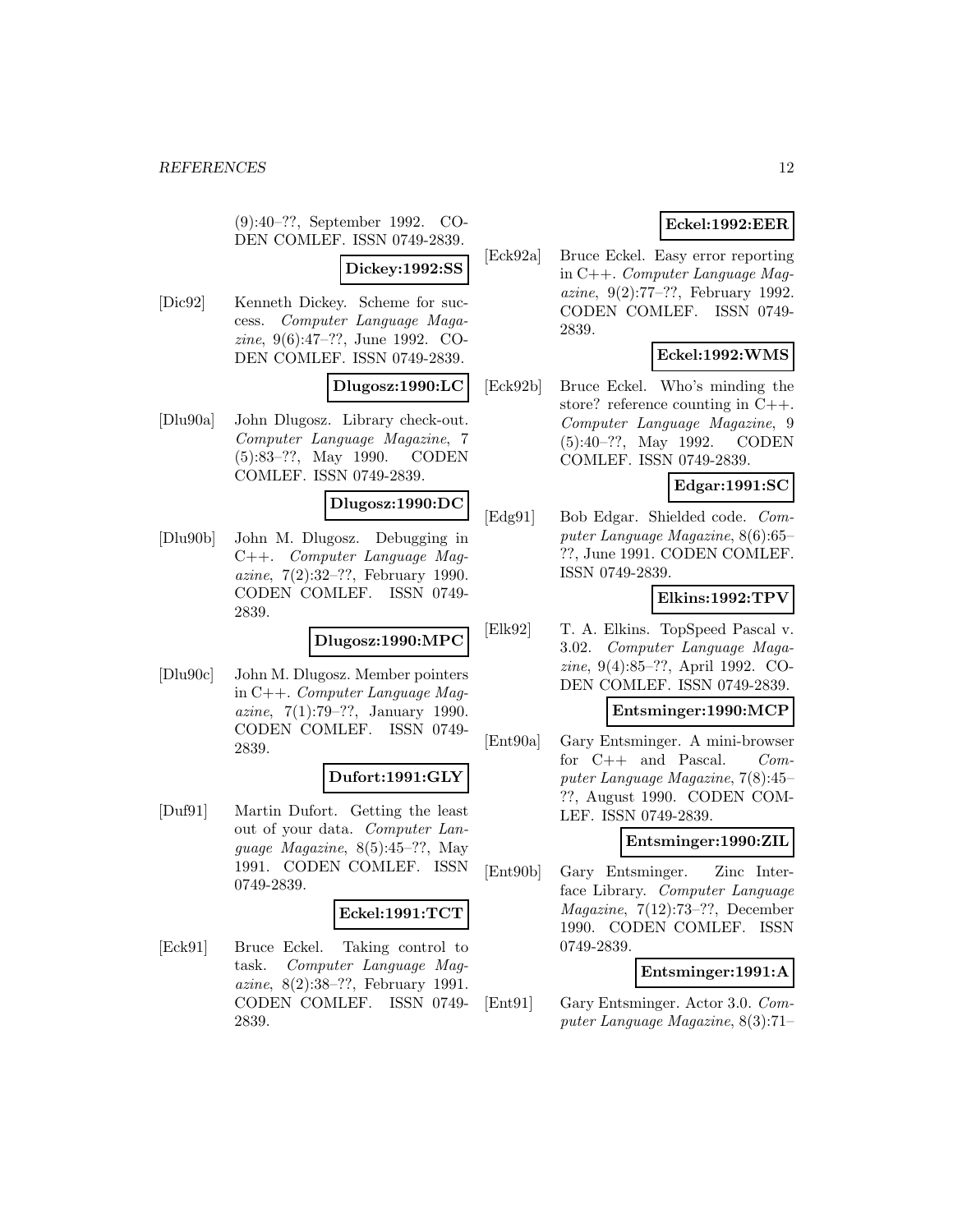??, March 1991. CODEN COM-LEF. ISSN 0749-2839.

# **Erickson:1993:BSB**

[Eri93] J. David Erickson. Beyond systems: Better understanding the user's world. Computer Language  $Magazine, \quad 10(3):51-??, \quad March$ 1993. CODEN COMLEF. ISSN 0749-2839.

# **Estvanik:1990:SUI**

[Est90] Steve Estvanik. Structured user interviews. Computer Language Magazine, 7(6):77–??, June 1990. CODEN COMLEF. ISSN 0749- 2839.

# **Ezell:1990:WRO**

[Eze90] Ben Ezell. Writing reusable objects. Computer Language Magazine, 7(6):34–??, June 1990. CO-DEN COMLEF. ISSN 0749-2839.

# **Farah:1991:CD**

[Far91] Avraham Farah. Charming dialogues. Computer Language Magazine, 8(7):43–??, July 1991. CO-DEN COMLEF. ISSN 0749-2839.

### **Fisher:1992:SE**

[FG92] Jeff Fisher and Dale Gipson. In search of elegance. Computer Language Magazine,  $9(11):36-??$ , November 1992. CODEN COM-LEF. ISSN 0749-2839.

# **Ford:1992:ADT**

[For92] Dan Ford. Abstract data types in C. Computer Language Magazine, 9(5):59–??, May 1992. CO-DEN COMLEF. ISSN 0749-2839.

# **Frank:1991:SPM**

[Fra91] Maurice Frank. Software project management with PIMs. Computer Language Magazine, 8(8):55– ??, August 1991. CODEN COM-LEF. ISSN 0749-2839.

# **Frost:1990:GTB**

[Fro90] Lyle Frost. Get thee behind me, spawn of UNIX! Computer Language Magazine, 7(7):51–??, July 1990. CODEN COMLEF. ISSN 0749-2839.

# **Giguere:1990:SB**

[Gig90] Eric Giguere. Skin and bones. Computer Language Magazine, 7 (4):43–??, April 1990. CODEN COMLEF. ISSN 0749-2839.

# **Giguere:1991:RJW**

[Gig91] Eric Giguere. Rexx: Not just a wonder dog. Computer Language Magazine, 8(3):45–??, March 1991. CODEN COMLEF. ISSN 0749- 2839.

# **Gilchrist:1990:AAB**

[Gil90] Michael J. Gilchrist. Awk of ages, best for me. Computer Language Magazine, 7(1):85–??, January 1990. CODEN COMLEF. ISSN 0749-2839.

# **Glass:1990:FAM**

[Gla90] Brett Glass. Flying along the migration path. Computer Language Magazine, 7(11):38–??, November 1990. CODEN COMLEF. ISSN 0749-2839.

# **Glass:1991:AC**

[Gla91] Brett Glass. Assembling the competition. Computer Language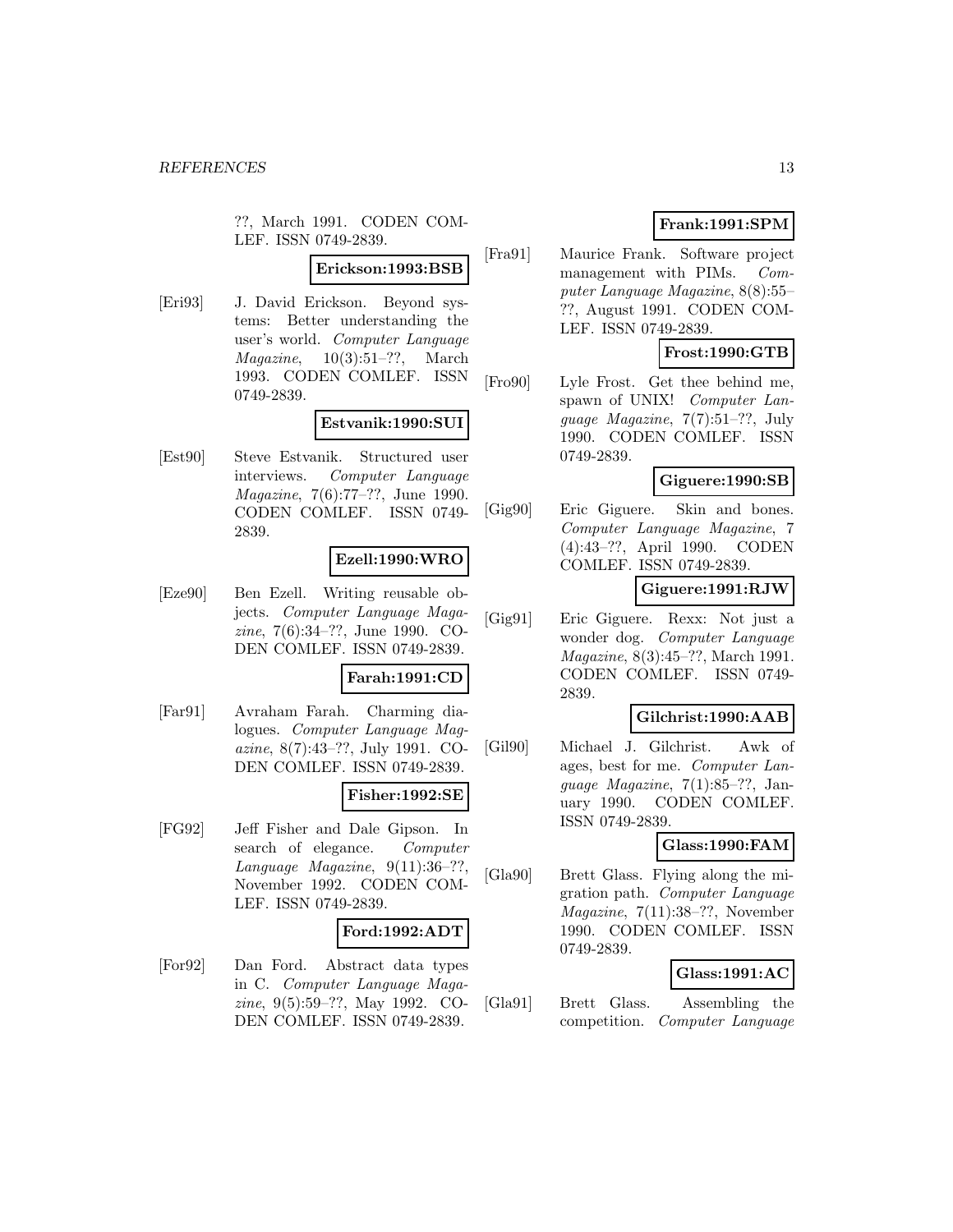Magazine, 8(11):77–??, November 1991. CODEN COMLEF. ISSN 0749-2839.

# **Goldberg:1990:TOT**

[GR90] Adele Goldberg and Kenneth S. Rubin. Taming object-oriented technology. Computer Language Magazine, 7(10):34–??, October 1990. CODEN COMLEF. ISSN 0749-2839.

# **Gray:1990:STP**

[Gra90] John Gray. Solving the trackword puzzle. Computer Language Magazine, 7(9):71–??, September 1990. CODEN COMLEF. ISSN 0749- 2839.

# **Grogono:1988:ELM**

[Gro88] P. Grogono. Exotic language of the month club: More versatility with Pascal-like Trilogy. Computer Language Magazine, 5(4):83–86, April 1988. CODEN COMLEF. ISSN 0749-2839.

# **Hanson:1990:AGA**

[Han90] David Hanson. Advanced generics in Ada. Computer Language Magazine, 7(6):89–??, June 1990. CO-DEN COMLEF. ISSN 0749-2839.

# **Hardell:1991:SAP**

[Har91] Wes Hardell. STSC APLsub \*PLUS v. 1.0. Computer Language Magazine, 8(4):80–??, April 1991. CODEN COMLEF. ISSN 0749- 2839.

# **Hazard:1991:UCA**

[Haz91] William P. Hazard. Using cpp to aid portability. Computer Language Magazine, 8(11):49–??,

November 1991. CODEN COM-LEF. ISSN 0749-2839.

# **Heller:1991:MHY**

[Hel91] Steve Heller. Making a hash of your data. Computer Language Magazine, 8(8):47–??, August 1991. CODEN COMLEF. ISSN 0749-2839.

# **Heller:1992:CSC**

[Hel92] Steve Heller. From C to shining C. Computer Language Magazine, 9(6):38–??, June 1992. CODEN COMLEF. ISSN 0749-2839.

# **Hildebrand:1990:ENa**

[Hil90a] J. D. Hildebrand. Editor's notes. Computer Language Magazine, 7 (1):5–??, January 1990. CODEN COMLEF. ISSN 0749-2839.

# **Hildebrand:1990:ENb**

[Hil90b] J. D. Hildebrand. Editor's notes. Computer Language Magazine, 7 (2):5–??, February 1990. CODEN COMLEF. ISSN 0749-2839.

# **Hildebrand:1990:ENc**

[Hil90c] J. D. Hildebrand. Editor's notes. Computer Language Magazine, 7 (3):5–??, March 1990. CODEN COMLEF. ISSN 0749-2839.

# **Hildebrand:1990:ENd**

[Hil90d] J. D. Hildebrand. Editor's notes. Computer Language Magazine, 7 (4):5–??, April 1990. CODEN COMLEF. ISSN 0749-2839.

# **Hildebrand:1990:ENe**

[Hil90e] J. D. Hildebrand. Editor's notes. Computer Language Magazine, 7 (5):5–??, May 1990. CODEN COMLEF. ISSN 0749-2839.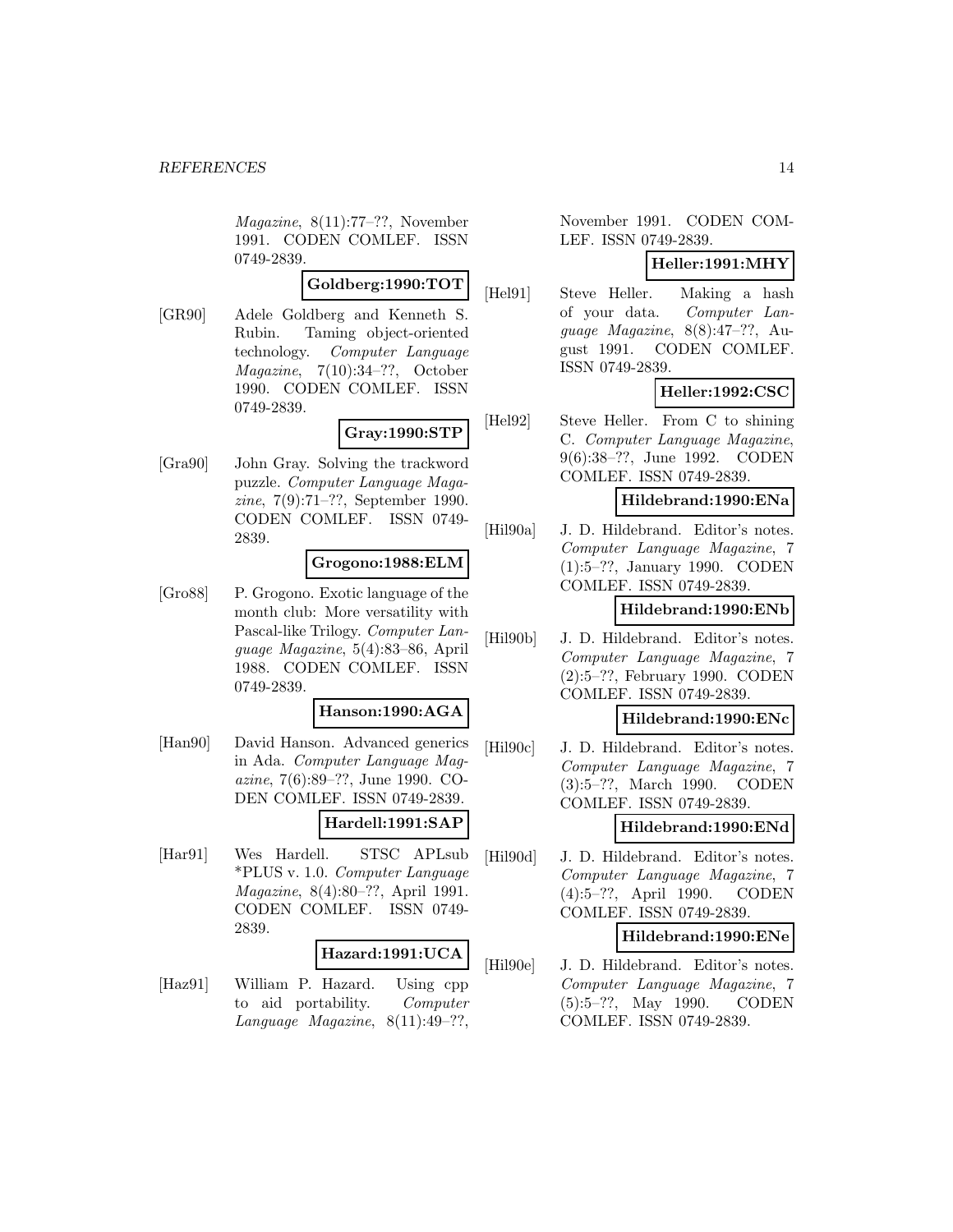# **Hildebrand:1990:ENF**

[Hil90f] J. D. Hildebrand. Editor's notes facts and fictions. Computer Language Magazine,  $7(9):5-??$ September 1990. CODEN COM-LEF. ISSN 0749-2839.

#### **Hildebrand:1990:ENL**

[Hil90g] J. D. Hildebrand. Editor's notes life among the C bigots. Computer Language Magazine, 7(7):5– ??, July 1990. CODEN COMLEF. ISSN 0749-2839.

# **Hildebrand:1990:ENO**

[Hil90h] J. D. Hildebrand. Editor's notes object soup. Computer Language Magazine, 7(6):5–??, June 1990. CODEN COMLEF. ISSN 0749- 2839.

# **Hildebrand:1991:PB**

[Hil91a] J. Hildebrand. In praise of 1990's best. Computer Language Magazine, 8(4):38–??, April 1991. CO-DEN COMLEF. ISSN 0749-2839.

#### **Hildebrand:1991:MMM**

[Hil91b] J. D. Hildebrand. Menus, mice, and mom. Computer Language Magazine, 8(9):42–??, September 1991. CODEN COMLEF. ISSN 0749-2839.

# **Hildebrand:1992:FJ**

[Hil92] J. D. Hildebrand. Final jeopardy. Computer Language Magazine, 9 (12):73–??, December 1992. CO-DEN COMLEF. ISSN 0749-2839.

# **Hinners:1992:KC**

[Hin92] Bonny V. Hinners. King of C++. Computer Language Magazine, 9

# (5):77–??, May 1992. CODEN COMLEF. ISSN 0749-2839.

#### **Honeycutt:1991:SM**

[Hon91] Jerry Honeycutt. Shake and make. Computer Language Magazine, 8 (2):71–??, February 1991. CODEN COMLEF. ISSN 0749-2839.

# **Hooten:1992:EWG**

[Hoo92a] Karen Hooten. Eleven ways to get laid off. Computer Language Magazine, 9(3):105–??, March 1992. CODEN COMLEF. ISSN 0749- 2839.

#### **Hooten:1992:PPa**

[Hoo92b] Karen Hooten. Programming by profession. Computer Language Magazine, 9(10):105–??, October 1992. CODEN COMLEF. ISSN 0749-2839.

# **Hooten:1992:PPb**

[Hoo92c] Karen Hooten. Programming by profession. Computer Language Magazine, 9(12):93–??, December 1992. CODEN COMLEF. ISSN 0749-2839.

#### **Hooten:1993:PPa**

[Hoo93a] Karen Hooten. Programming by profession. Computer Language  $Magazine, 10(2):105-??, February$ 1993. CODEN COMLEF. ISSN 0749-2839.

# **Hooten:1993:PPb**

[Hoo93b] Karen Hooten. Programming by profession. Computer Language Magazine, 10(4):105–??, April 1993. CODEN COMLEF. ISSN 0749-2839.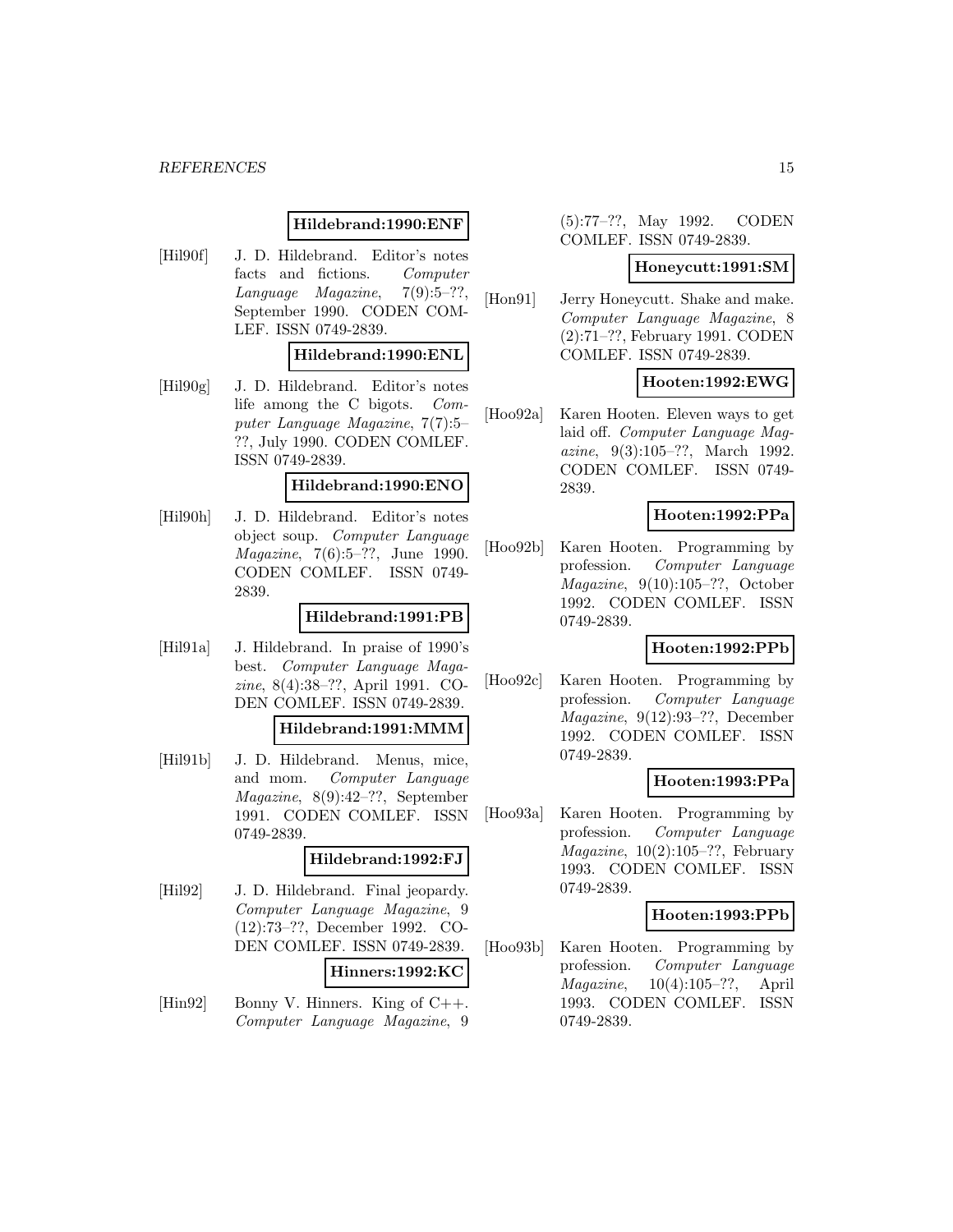# **Hooten:1993:PPc**

[Hoo93c] Karen Hooten. Programming by profession. Computer Language Magazine, 10(6):99–??, June 1993. CODEN COMLEF. ISSN 0749- 2839.

#### **Hopkins:1991:NC**

[Hop91] Jon Hopkins. A new class. Computer Language Magazine, 8(10): 79–??, October 1991. CODEN COMLEF. ISSN 0749-2839.

#### **Hyman:1990:LC**

[Hym90] Marco S. Hyman. Literate C++. Computer Language Magazine, 7 (7):67–68, 70, 72, 74–77, 79, July 1990. CODEN COMLEF. ISSN 0749-2839.

# **Intersimone:1990:ADT**

[Int90] David Intersimone. Advanced debugging techniques. Computer Language Magazine,  $7(2):59-??$ , February 1990. CODEN COM-LEF. ISSN 0749-2839.

#### **Ives:1990:CRO**

[Ive90] William Eric Ives. Commandline retriever for OS/2. Computer Language Magazine,  $7(11):65-??$ , November 1990. CODEN COM-LEF. ISSN 0749-2839.

#### **Johnson:1990:CCX**

[JR90] Eric F. Johnson and Kevin Reichard. Controlling colors the Xlib way. Computer Language Magazine, 7(7):34–??, July 1990. CO-DEN COMLEF. ISSN 0749-2839.

#### **Kahn:1991:LAT**

[Kah91] Jeffrey Kahn. Lotus Add-In Toolkit 3.1. Computer Language Magazine, 8(4):66–??, April 1991. CODEN COMLEF. ISSN 0749- 2839.

# **Karbowski:1992:IE**

[Kar92] Joe Karbowski. E is for enterprise. Computer Language Magazine, 9 (3):42–??, March 1992. CODEN COMLEF. ISSN 0749-2839.

#### **Keppler:1993:RVM**

[Kep93] Karl Keppler. Random variables made simply. Computer Language Magazine, 10(6):67–??, June 1993. CODEN COMLEF. ISSN 0749- 2839.

#### **Keuffel:1990:MSI**

[Keu90] Warren Keuffel. Making sense of it all: Groupware for re-engineering. Computer Language Magazine, 7 (6):93–??, June 1990. CODEN COMLEF. ISSN 0749-2839.

# **Keuffel:1991:AG**

[Keu91a] Warren Keuffel. Application generators. Computer Language Magazine, 8(9):85–??, September 1991. CODEN COMLEF. ISSN 0749- 2839.

# **Keuffel:1991:PSA**

[Keu91b] Warren Keuffel. Popkin System Architect. Computer Language Magazine, 8(1):92–??, January 1991. CODEN COMLEF. ISSN 0749-2839.

# **Keuffel:1992:CE**

[Keu92a] Warren Keuffel. CASEing the entities. Computer Language Magazine, 9(3):29–??, March 1992. CO-DEN COMLEF. ISSN 0749-2839.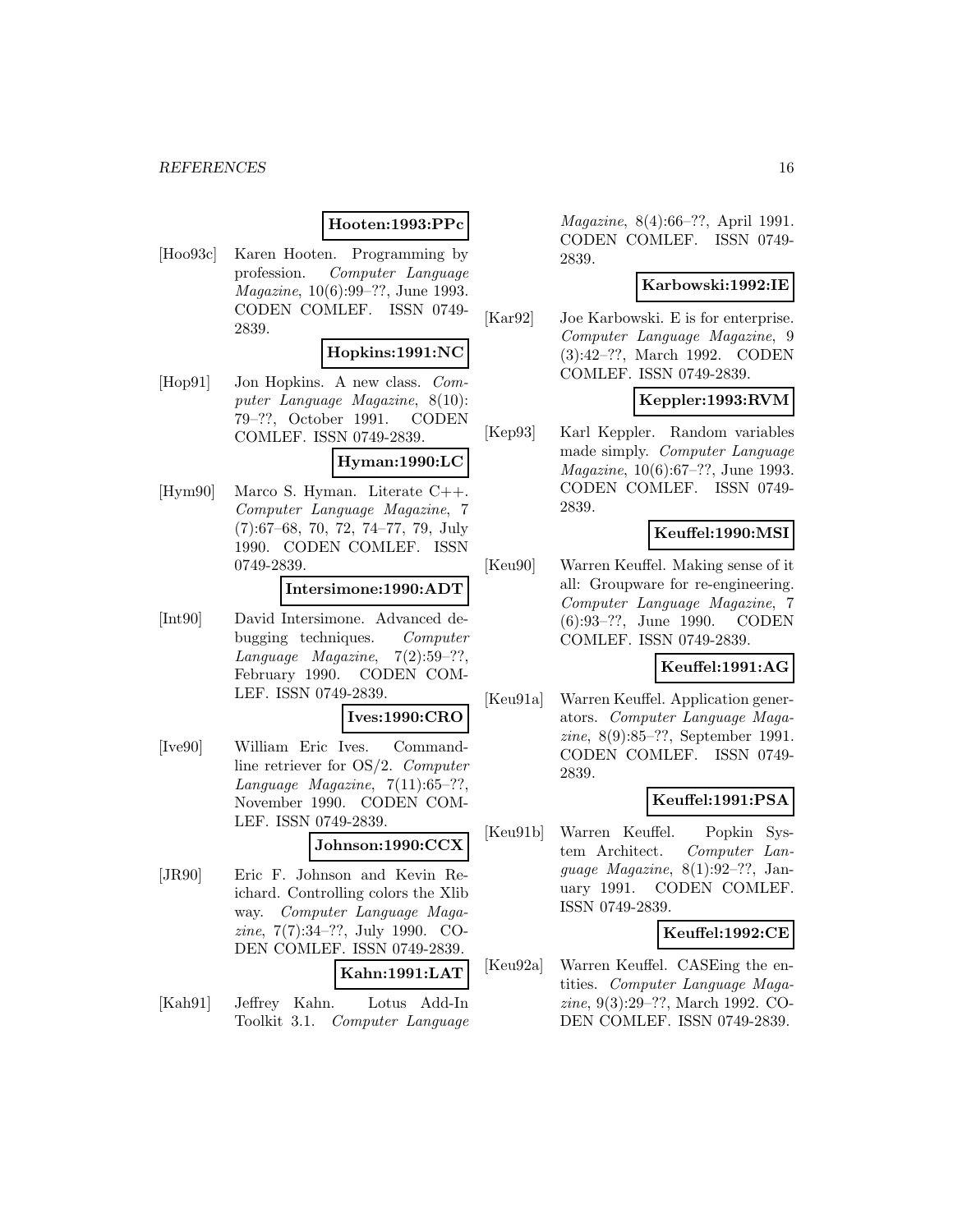# **Keuffel:1992:CYR**

[Keu92b] Warren Keuffel. Clean your room: Formal methods in the '90s. Computer Language Magazine, 9(7):38– ??, July 1992. CODEN COMLEF. ISSN 0749-2839.

# **Keuffel:1992:CSA**

[Keu92c] Warren Keuffel. Close up: System architect. Computer Language Magazine, 9(4):29–??, April 1992. CODEN COMLEF. ISSN 0749- 2839.

# **Keuffel:1992:CVA**

[Keu92d] Warren Keuffel. Close up: Visible analyst workbench. Computer Language Magazine, 9(5):35– ??, May 1992. CODEN COMLEF. ISSN 0749-2839.

# **Keuffel:1992:CU**

[Keu92e] Warren Keuffel. In CASE of UNIX. Computer Language Magazine, 9 (1):69–??, January 1992. CODEN COMLEF. ISSN 0749-2839.

#### **Keuffel:1992:TTa**

[Keu92f] Warren Keuffel. Tools of the trade. Computer Language Magazine, 9 (9):31–??, September 1992. CO-DEN COMLEF. ISSN 0749-2839.

#### **Keuffel:1992:TTb**

[Keu92g] Warren Keuffel. Tools of the trade. Computer Language Magazine, 9 (10):31–??, October 1992. CODEN COMLEF. ISSN 0749-2839.

#### **Keuffel:1992:TTc**

[Keu92h] Warren Keuffel. Tools of the trade. Computer Language Magazine, 9 (11):31–??, November 1992. CO-DEN COMLEF. ISSN 0749-2839.

# **Keuffel:1992:TTd**

[Keu92i] Warren Keuffel. Tools of the trade. Computer Language Magazine, 9 (12):33–??, December 1992. CO-DEN COMLEF. ISSN 0749-2839.

# **Keuffel:1993:TTa**

[Keu93a] Warren Keuffel. Tools of the trade. Computer Language Magazine, 10 (1):35–??, January 1993. CODEN COMLEF. ISSN 0749-2839.

# **Keuffel:1993:TTb**

[Keu93b] Warren Keuffel. Tools of the trade. Computer Language Magazine, 10 (2):35–??, February 1993. CODEN COMLEF. ISSN 0749-2839.

# **Keuffel:1993:TTc**

[Keu93c] Warren Keuffel. Tools of the trade. Computer Language Magazine, 10 (3):31–??, March 1993. CODEN COMLEF. ISSN 0749-2839.

# **Kiyooka:1990:PSW**

[Kiy90a] Gen Kiyooka. Pigments and scaffolds: Windows development tools. Computer Language Magazine, 7 (3):91–??, March 1990. CODEN COMLEF. ISSN 0749-2839.

# **Kiyooka:1990:TAE**

[Kiy90b] Gen Kiyooka. Taming asynchronous events under Windows. Computer Language Magazine, 7 (3):34–??, March 1990. CODEN COMLEF. ISSN 0749-2839.

# **Kiyooka:1991:WDTa**

[Kiy91a] Gen Kiyooka. Windows development tools. Computer Language Magazine, 8(2):87–??, February 1991. CODEN COMLEF. ISSN 0749-2839.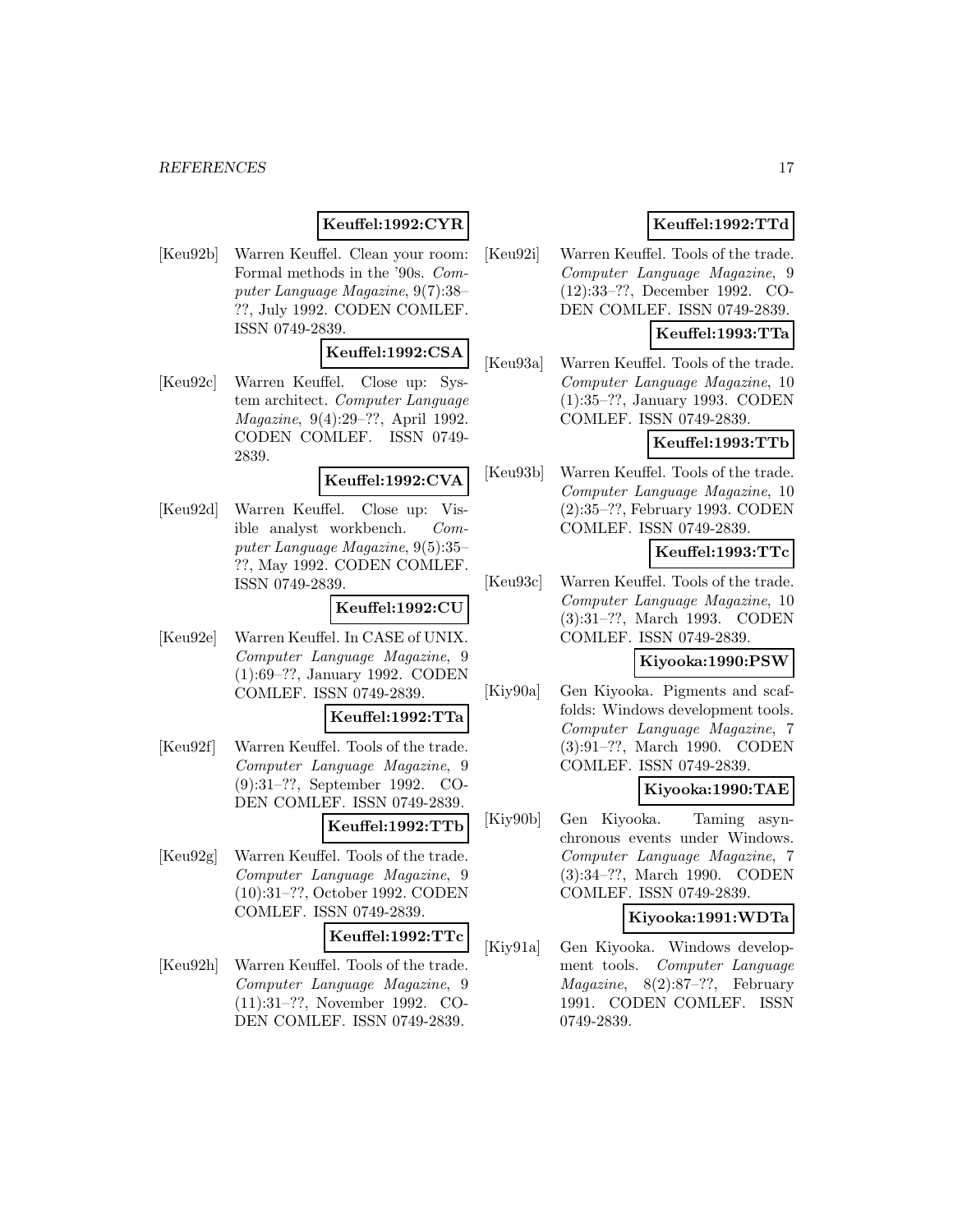# **Kiyooka:1991:WDTb**

[Kiy91b] Gen Kiyooka. Windows development tools: Part 2. Computer Language Magazine, 8(3):59– ??, March 1991. CODEN COM-LEF. ISSN 0749-2839.

# **Katz:1993:DD**

[KKL<sup>+</sup>93] Peter Katz, John Kornatowski, Mary Loomis, Anu Shukla, and Larry O'Brien. Debatable data. Computer Language Magazine, 10 (1):55–??, January 1993. CODEN COMLEF. ISSN 0749-2839.

#### **Keuffel:1993:TTd**

[KM93a] Warren Keuffel and John Merk. Tools of the trade. Computer Language Magazine, 10(4):31–??, April 1993. CODEN COMLEF. ISSN 0749-2839.

# **Keuffel:1993:TTe**

[KM93b] Warren Keuffel and John Merk. Tools of the trade. Computer Language Magazine, 10(5):31–??, May 1993. CODEN COMLEF. ISSN 0749-2839.

# **Keuffel:1993:TTf**

[KM93c] Warren Keuffel and John Merk. Tools of the trade. Computer Language Magazine, 10(6):31–??, June 1993. CODEN COMLEF. ISSN 0749-2839.

# **Knecht:1992:BW**

[Kne92] Ken Knecht. Basics for Windows. Computer Language Magazine, 9 (11):71–??, November 1992. CO-DEN COMLEF. ISSN 0749-2839.

# **Koomey:1993:IP**

[Koo93] Gregor Koomey. An introduction to PostScript. Computer Lanquage Magazine,  $10(1):67-??$ , January 1993. CODEN COMLEF. ISSN 0749-2839.

# **Kraidin:1990:TGT**

[Kra90] Jonathan Kraidin. Threedimensional graphics in Turbo Pascal. Computer Language Magazine, 7(9):81–??, September 1990. CO-DEN COMLEF. ISSN 0749-2839.

# **Knuth:1985:PPI**

[KW85] Donald E. Knuth and Niklaus Wirth. Programming philosophy (interviews by Ken Takara). Computer Language Magazine, 2(5):25– 35, May 1985. CODEN COMLEF. ISSN 0749-2839.

# **Kyle:1990:EIC**

[Kyl90a] Jim Kyle. ECOMP image compression. Computer Language Magazine, 7(12):78–??, December 1990. CODEN COMLEF. ISSN 0749- 2839.

# **Kyle:1990:PPP**

[Kyl90b] Jim Kyle. Of programs, philosophy, and phoolishness. Computer Language Magazine, 7(1):71– ??, January 1990. CODEN COM-LEF. ISSN 0749-2839.

### **Kyle:1991:FS**

[Kyl91a] Jim Kyle. Find the source. Computer Language Magazine, 8(11): 91–??, November 1991. CODEN COMLEF. ISSN 0749-2839.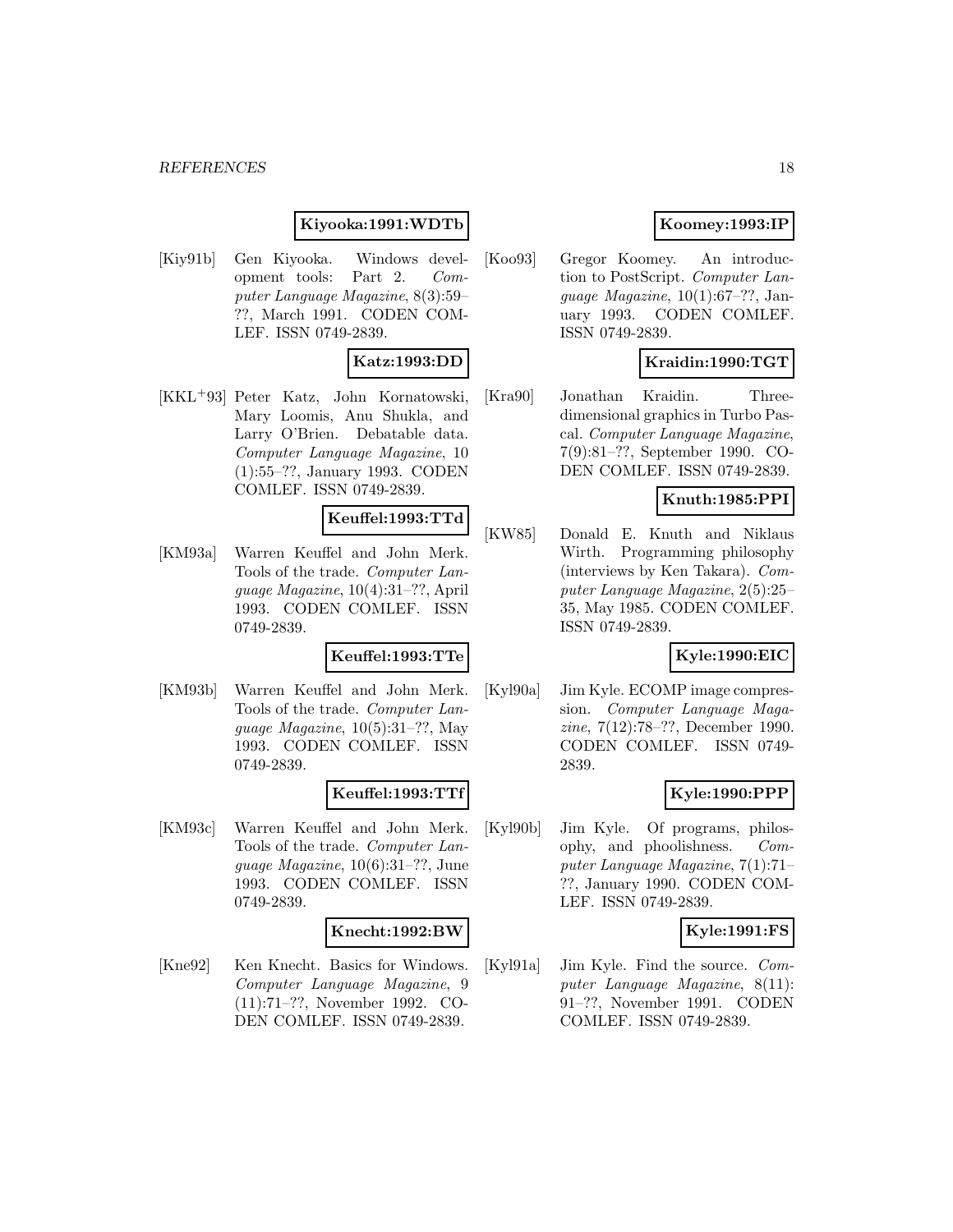# **Kyle:1991:SA**

[Kyl91b] Jim Kyle. Spontaneous assembly. Computer Language Magazine, 8 (3):75–??, March 1991. CODEN COMLEF. ISSN 0749-2839.

# **Kyle:1992:D**

[Kyl92] Jim Kyle. Debuggers. Computer Language Magazine, 9(2):91– ??, February 1992. CODEN COM-LEF. ISSN 0749-2839.

# **Lamothe:1991:DI**

[Lam91] Andre Lamothe. Dither it! Computer Language Magazine, 8(9): 51–??, September 1991. CODEN COMLEF. ISSN 0749-2839.

# **Lane:1993:OC**

[Lan93] Alex Lane. Optimizations in C. Computer Language Magazine, 10 (5):53–??, May 1993. CODEN COMLEF. ISSN 0749-2839.

#### **Leary:1992:CEC**

[LD92] Sean Leary and Desmond D'Souza. Catch the error: C++ exception handling. Computer Language Magazine, 9(10):63–??, October 1992. CODEN COMLEF. ISSN 0749-2839.

#### **LeBret:1991:RSM**

[Le 91] Christophe Le Bret. Robust string matching. Computer Language Magazine, 8(12):71–??, December 1991. CODEN COMLEF. ISSN 0749-2839.

# **Lee:1991:JTM**

[Lee91] Elgin Lee. The journey of a thousand miles. Computer Language Magazine, 8(10):44–??, October 1991. CODEN COMLEF. ISSN 0749-2839.

#### **Levine:1992:ULY**

[Lev92] John R. Levine. Using lex and yacc. Computer Language Magazine, 9(12):67–??, December 1992. CODEN COMLEF. ISSN 0749- 2839.

# **Levy:1993:LPC**

[Lev93] Silvio Levy. Literate programming and Cweb. Computer Language Magazine, 10(1):67–68, 70, January 1993. CODEN COMLEF. ISSN 0749-2839.

# **Lewis:1990:VE**

[Lew90] Scott Lewis. vsDesigner Expert. Computer Language Magazine, 7 (9):95–??, September 1990. CO-DEN COMLEF. ISSN 0749-2839.

# **Martin:1991:DME**

[Mar91] Steven R. Martin. Declarations made easy. Computer Language Magazine, 8(5):71–??, May 1991. CODEN COMLEF. ISSN 0749- 2839.

# **McCoy:1990:EKS**

[McC90] Jack E. McCoy. Enhanced keyboard support. Computer Language Magazine, 7(4):77–??, April 1990. CODEN COMLEF. ISSN 0749-2839.

# **McGrath:1993:FMT**

[McG93] Gary McGrath. Fast math and the table. Computer Language Magazine, 10(4):67–??, April 1993. CO-DEN COMLEF. ISSN 0749-2839.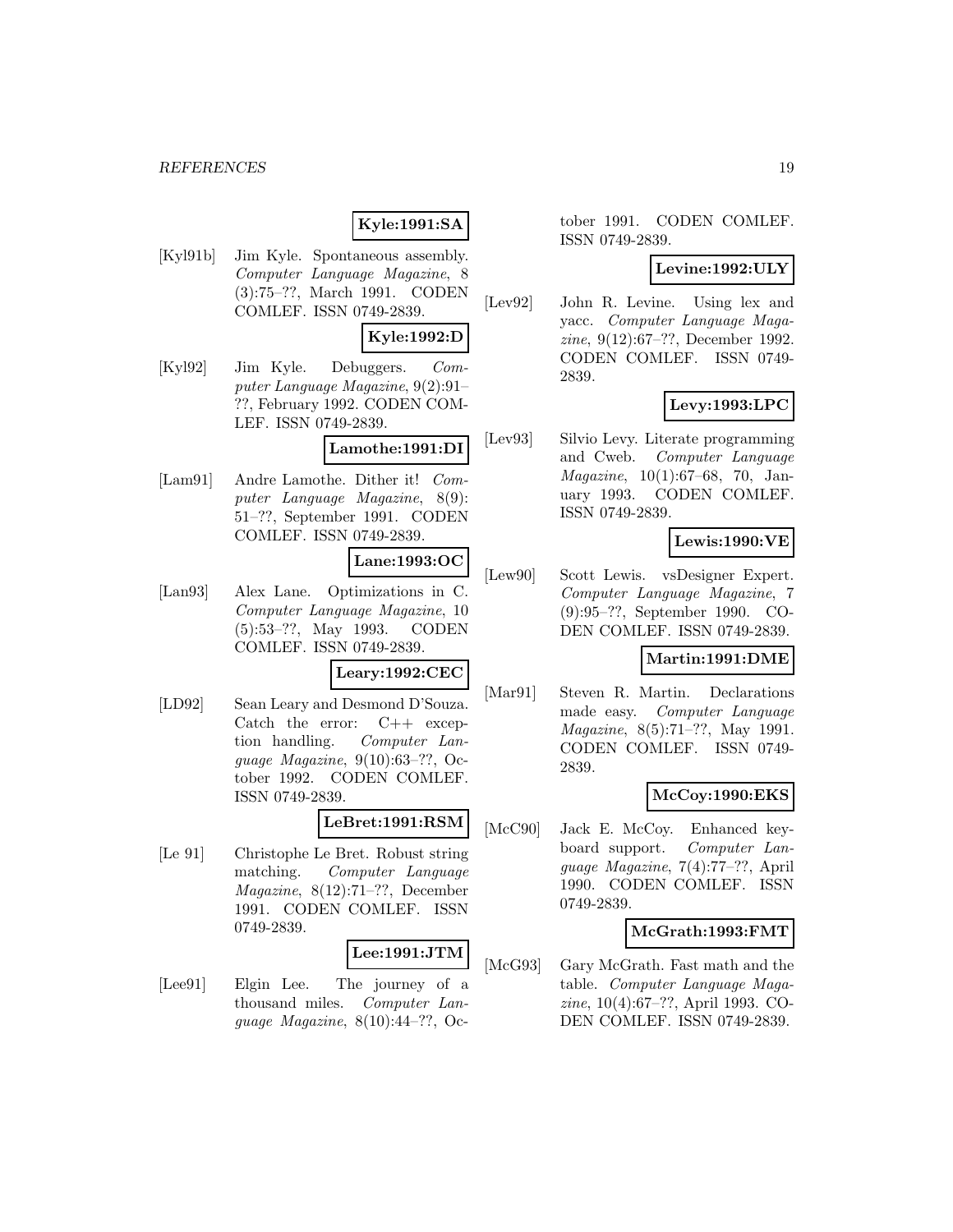# **McKim:1991:WWT**

[McK91] James C. McKim. Why I want to teach object-oriented programming and design. Computer Language Magazine, 8(9):133–??, September 1991. CODEN COM-LEF. ISSN 0749-2839.

# **McTiernan:1991:EMS**

[McT91] Kelly McTiernan. An end to the mystery of sorting. Computer Language Magazine, 8(7):57–??, July 1991. CODEN COMLEF. ISSN 0749-2839.

#### **Mendelsohn:1991:PP**

[Men91] Alex Mendelsohn. Plug 'n' protect. Computer Language Magazine, 8(7):75–??, July 1991. CO-DEN COMLEF. ISSN 0749-2839.

# **Mischel:1990:CBM**

[Mis90] Jim Mischel. COBOL: Beyond mainframes. Computer Language Magazine, 7(7):95–??, July 1990. CODEN COMLEF. ISSN 0749- 2839.

#### **Mischel:1991:DC**

[Mis91] Jim Mischel. Dusting off COBOL. Computer Language Magazine, 8 (11):40–??, November 1991. CO-DEN COMLEF. ISSN 0749-2839.

# **Modell:1990:PV**

[Mod90] Howard Modell. Prograph v. 1.2. Computer Language Magazine, 7 (2):119–??, February 1990. CO-DEN COMLEF. ISSN 0749-2839.

# **Moriarty:1990:PAA**

[Mor90a] Terry Moriarty. Planning an application architecture. Computer Language Magazine, 7(9):59–??, September 1990. CODEN COM-LEF. ISSN 0749-2839.

# **Morton:1990:QB**

[Mor90b] Mike Morton. Quibbles and bits. Computer Language Magazine, 7 (12):45–??, December 1990. CO-DEN COMLEF. ISSN 0749-2839.

# **Mudd:1990:ACD**

[Mud90] John Mudd. Automating C debugging with preprocessor macros. Computer Language Magazine, 7 (2):69–??, February 1990. CODEN COMLEF. ISSN 0749-2839.

### **Mullholland:1991:EN**

[Mul91a] Michael Mullholland. Editor's notes. Computer Language Magazine, 8(5):5–??, May 1991. CO-DEN COMLEF. ISSN 0749-2839.

# **Mullholland:1991:MTY**

[Mul91b] Michael Mullholland. More than you ever wanted to know about code editors. Computer Language Magazine, 8(6):75–??, June 1991. CODEN COMLEF. ISSN 0749- 2839.

# **Murphy:1992:GD**

[Mur92a] Thomas Murphy. Graphics databases. Computer Language  $Magazine, \quad 9(8):67-??, \quad August$ 1992. CODEN COMLEF. ISSN 0749-2839.

# **Murphy:1992:HWa**

[Mur92b] Thomas Murphy. Hello, world! Computer Language Magazine, 9 (10):17–??, October 1992. CODEN COMLEF. ISSN 0749-2839.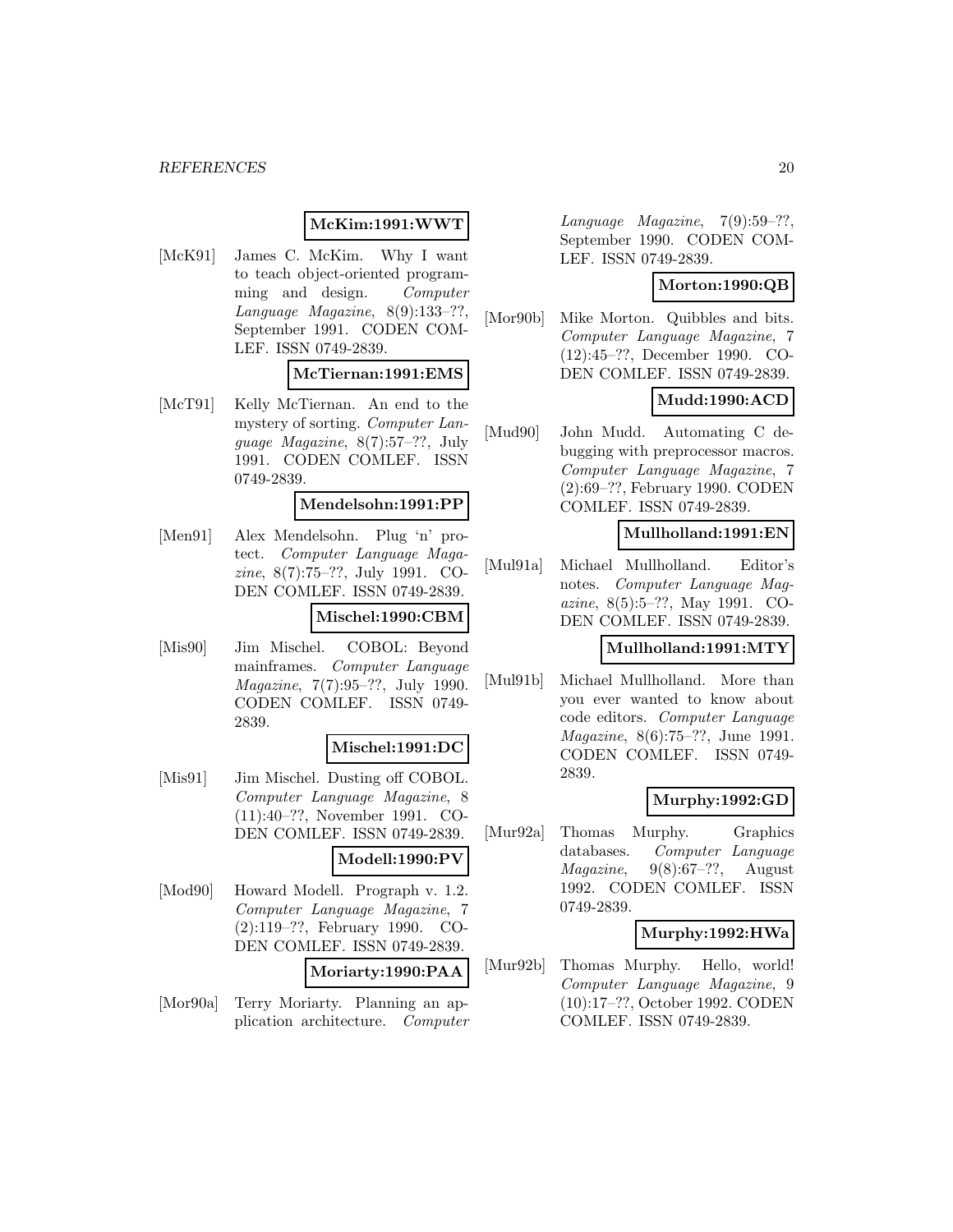# **Murphy:1992:HWb**

[Mur92c] Thomas Murphy. Hello, world! Computer Language Magazine, 9 (11):17–??, November 1992. CO-DEN COMLEF. ISSN 0749-2839.

# **Murphy:1992:HWc**

[Mur92d] Thomas Murphy. Hello, world! Computer Language Magazine, 9 (12):17–??, December 1992. CO-DEN COMLEF. ISSN 0749-2839.

### **Murphy:1992:MCL**

[Mur92e] Thomas Murphy. Math class libraries. Computer Language Magazine, 9(10):79–??, October 1992. CODEN COMLEF. ISSN 0749- 2839.

#### **Murphy:1992:WYN**

[Mur92f] Thomas Murphy. When you need a bigger hammer. Computer Language Magazine, 9(7):67–??, July 1992. CODEN COMLEF. ISSN 0749-2839.

#### **Murphy:1993:E**

[Mur93a] Thomas Murphy. Environments. Computer Language Magazine, 10 (5):79–??, May 1993. CODEN COMLEF. ISSN 0749-2839.

#### **Murphy:1993:HWa**

[Mur93b] Thomas Murphy. Hello, world! Computer Language Magazine, 10 (1):17–??, January 1993. CODEN COMLEF. ISSN 0749-2839.

#### **Murphy:1993:HWb**

[Mur93c] Thomas Murphy. Hello, world! Computer Language Magazine, 10 (2):17–??, February 1993. CODEN COMLEF. ISSN 0749-2839.

# **Murphy:1993:HWc**

[Mur93d] Thomas Murphy. Hello, world! Computer Language Magazine, 10 (3):17–??, March 1993. CODEN COMLEF. ISSN 0749-2839.

# **Murphy:1993:HWd**

[Mur93e] Thomas Murphy. Hello, world! Computer Language Magazine, 10 (4):17–??, April 1993. CODEN COMLEF. ISSN 0749-2839.

# **Murphy:1993:HWe**

[Mur93f] Thomas Murphy. Hello, world! Computer Language Magazine, 10 (6):19–??, June 1993. CODEN COMLEF. ISSN 0749-2839.

# **Murphy:1993:ILT**

[Mur93g] Thomas Murphy. I'd like to thank the academy. Computer Language Magazine, 10(4):36–??, April 1993. CODEN COMLEF. ISSN 0749- 2839.

# **Murphy:1993:LAW**

[Mur93h] Thomas Murphy. Looking at the world through cheap sunglasses. Computer Language Magazine, 10 (2):63–??, February 1993. CODEN COMLEF. ISSN 0749-2839.

# **Naro:1990:OCC**

[Nar90] Rick Naro. Optimizing C compilers: Ready for action. Computer Language Magazine, 7(5):47– ??, May 1990. CODEN COMLEF. ISSN 0749-2839.

#### **Nelson:1990:MH**

[Nel90] Mark Nelson. Managing the heap. Computer Language Magazine, 7 (2):43–??, February 1990. CODEN COMLEF. ISSN 0749-2839.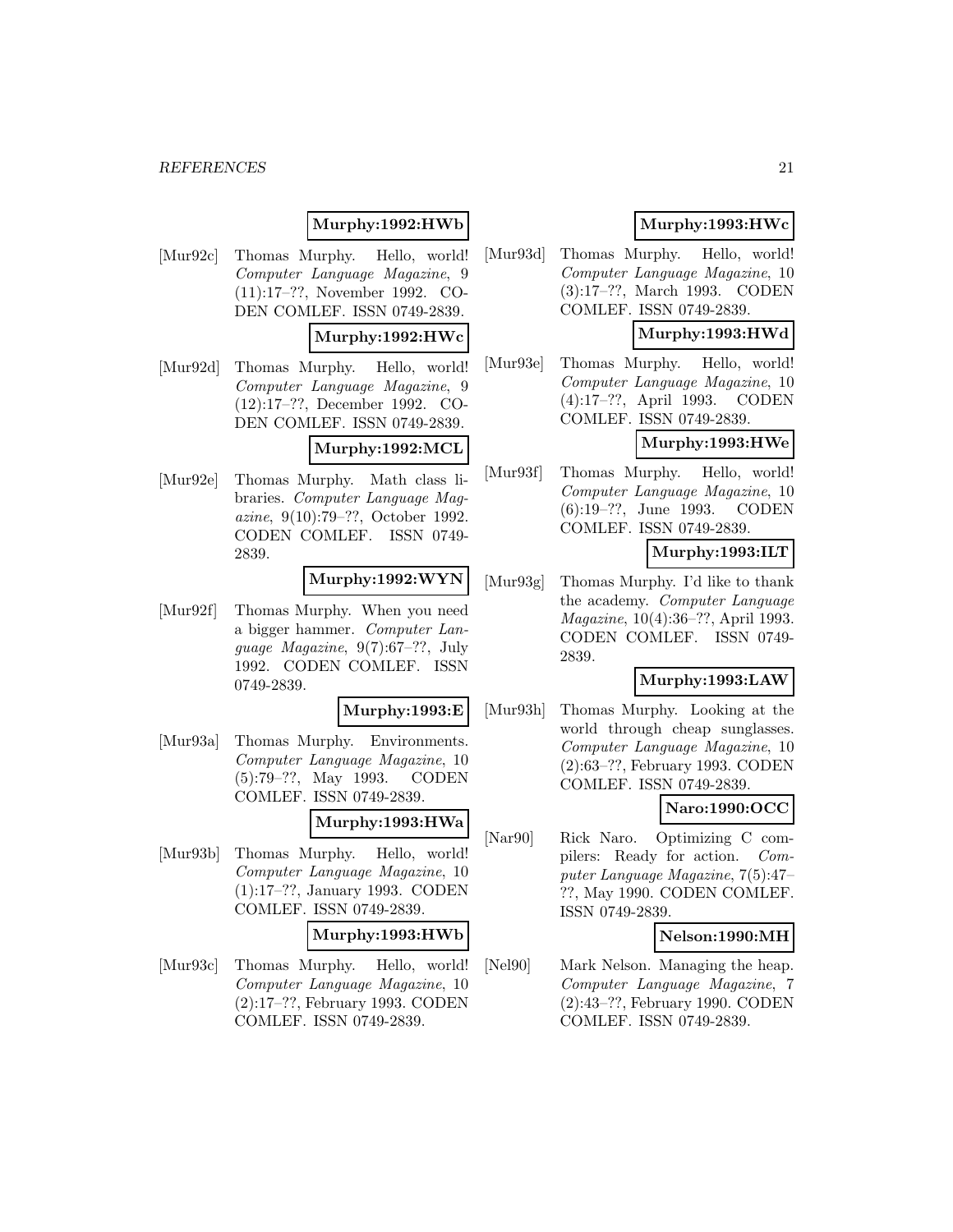# **Nixdorf:1992:SSG**

[NK92] Troy Nixdorf and Gen Kiyooka. Substance and style: GUI design and culture. Computer Language  $Magazine, 9(2):42-??, February$ 1992. CODEN COMLEF. ISSN 0749-2839.

# **Nkanta:1992:OE**

[Nka92] Ed Nkanta. Object exploratorium. Computer Language Magazine, 9 (11):55–??, November 1992. CO-DEN COMLEF. ISSN 0749-2839.

#### **OBrien:1990:ENb**

[O'B90a] Larry O'Brien. Editor's notes. Computer Language Magazine, 7 (11):5–??, November 1990. CO-DEN COMLEF. ISSN 0749-2839.

# **OBrien:1990:ENc**

[O'B90b] Larry O'Brien. Editor's notes. Computer Language Magazine, 7 (12):5–??, December 1990. CO-DEN COMLEF. ISSN 0749-2839.

# **OBrien:1990:ENA**

[O'B90c] Larry O'Brien. Editor's notes act globally. Computer Language Magazine, 7(8):5–??, August 1990. CO-DEN COMLEF. ISSN 0749-2839.

# **OBrien:1990:ENT**

[O'B90d] Larry O'Brien. Editor's notes technology, utopia, stuff like that. Computer Language Magazine, 7 (10):5–??, October 1990. CODEN COMLEF. ISSN 0749-2839.

#### **OBrien:1990:JSC**

[O'B90e] Larry O'Brien. Just say C. Computer Language Magazine, 7(5):38– ??, May 1990. CODEN COMLEF. ISSN 0749-2839.

# **OBrien:1991:CCC**

[O'B91a] Larry O'Brien. C, C, C, C. Computer Language Magazine, 8(5):81– ??, May 1991. CODEN COMLEF. ISSN 0749-2839.

# **OBrien:1991:ENa**

[O'B91b] Larry O'Brien. Editor's notes. Computer Language Magazine, 8 (1):5–??, January 1991. CODEN COMLEF. ISSN 0749-2839.

# **OBrien:1991:ENb**

[O'B91c] Larry O'Brien. Editor's notes. Computer Language Magazine, 8 (2):5–??, February 1991. CODEN COMLEF. ISSN 0749-2839.

# **OBrien:1991:ENc**

[O'B91d] Larry O'Brien. Editor's notes. Computer Language Magazine, 8 (3):5–??, March 1991. CODEN COMLEF. ISSN 0749-2839.

# **OBrien:1991:ENd**

[O'B91e] Larry O'Brien. Editor's notes. Computer Language Magazine, 8 (4):5–??, April 1991. CODEN COMLEF. ISSN 0749-2839.

# **OBrien:1991:ENe**

[O'B91f] Larry O'Brien. Editor's notes. Computer Language Magazine, 8 (6):5–??, June 1991. CODEN COMLEF. ISSN 0749-2839.

# **OBrien:1991:ENf**

[O'B91g] Larry O'Brien. Editor's notes. Computer Language Magazine, 8 (7):5–??, July 1991. CODEN COMLEF. ISSN 0749-2839.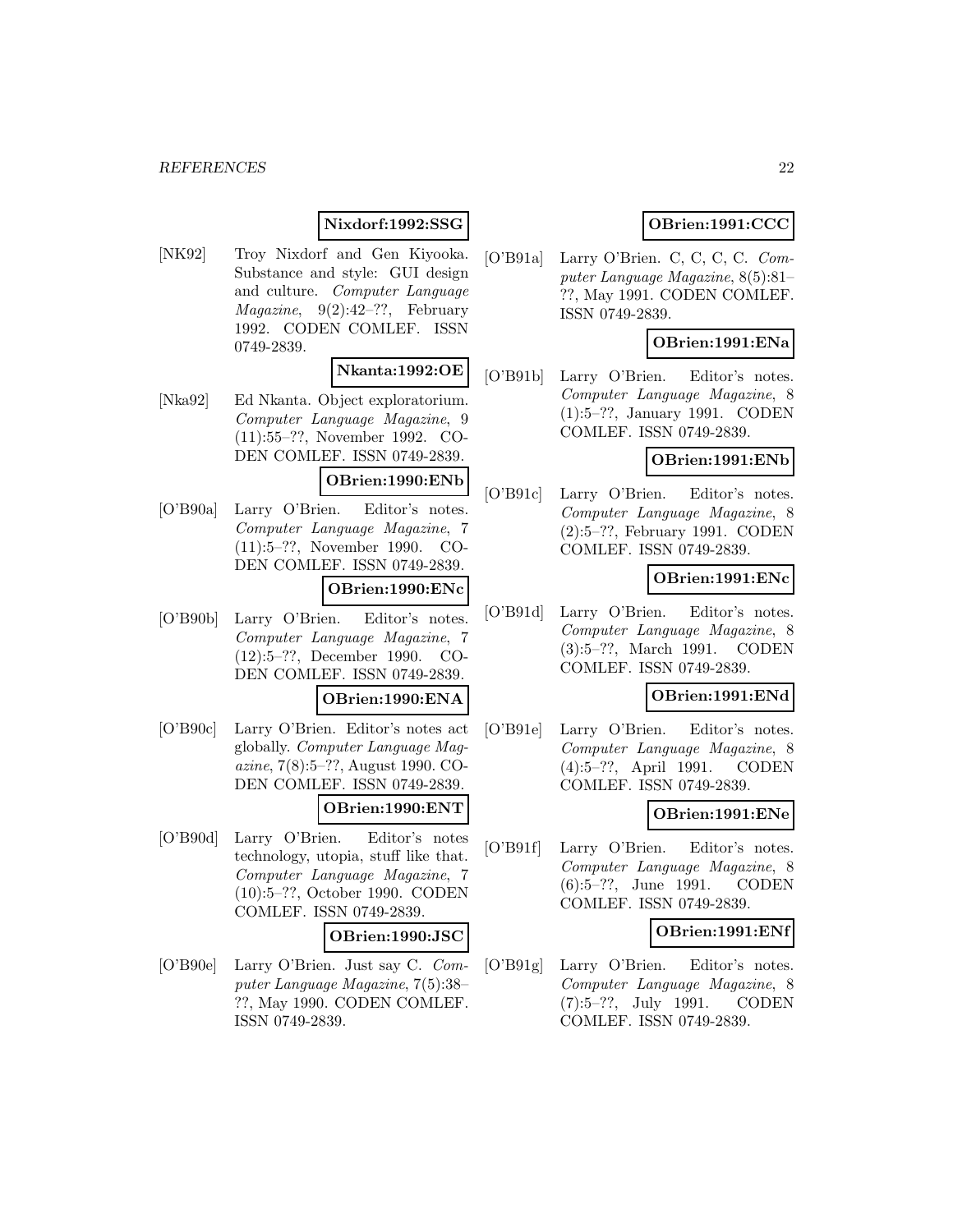# **OBrien:1991:ENg**

[O'B91h] Larry O'Brien. Editor's notes. Computer Language Magazine, 8 (8):5–??, August 1991. CODEN COMLEF. ISSN 0749-2839.

# **OBrien:1991:TVC**

[O'B91i] Larry O'Brien. Turbo Vision for C++ and POET. Computer Language Magazine, 8(9): 19–??, September 1991. CODEN COMLEF. ISSN 0749-2839.

#### **OBrien:1992:WI**

[O'B92a] Larry O'Brien. And the winner is. Computer Language Magazine, 9(4):36–??, April 1992. CODEN COMLEF. ISSN 0749-2839.

#### **OBrien:1992:CLT**

[O'B92b] Larry O'Brien. Class libraries (tools). Computer Language Magazine, 9(10):83–??, October 1992. CODEN COMLEF. ISSN 0749- 2839.

#### **OBrien:1992:ENa**

[O'B92c] Larry O'Brien. Editor's notes. Computer Language Magazine, 9 (11):5–??, November 1992. CO-DEN COMLEF. ISSN 0749-2839.

# **OBrien:1992:ENb**

[O'B92d] Larry O'Brien. Editor's notes. Computer Language Magazine, 9 (12):5–??, December 1992. CO-DEN COMLEF. ISSN 0749-2839.

#### **OBrien:1992:END**

[O'B92e] Larry O'Brien. Editor's notes: Discovering the new world. Computer Language Magazine, 9(10):5– ??, October 1992. CODEN COM-LEF. ISSN 0749-2839.

# **OBrien:1992:HW**

[O'B92f] Larry O'Brien. Hello, world! Computer Language Magazine, 9(9): 17–??, September 1992. CODEN COMLEF. ISSN 0749-2839.

# **OBrien:1992:ISE**

[O'B92g] Larry O'Brien. Interactive Software Engineering Inc.'s Eiffel/S v. 1.0. Computer Language Magazine, 9(4):19–??, April 1992. CO-DEN COMLEF. ISSN 0749-2839.

# **OBrien:1992:IOL**

[O'B92h] Larry O'Brien. It's only logical. Computer Language Magazine, 9 (12):61–??, December 1992. CO-DEN COMLEF. ISSN 0749-2839.

# **OBrien:1992:MCC**

[O'B92i] Larry O'Brien. Microsoft Corp.'s C and C++ v. 7.0. Computer Language Magazine, 9(5):19–??, May 1992. CODEN COMLEF. ISSN 0749-2839.

# **OBrien:1992:QV**

[O'B92j] Larry O'Brien. QuickNet v. 1.0. Computer Language Magazine, 9 (3):79–??, March 1992. CODEN COMLEF. ISSN 0749-2839.

# **OBrien:1992:VF**

[O'B92k] Larry O'Brien. Vital forces. Computer Language Magazine, 9(3):5– ??, March 1992. CODEN COM-LEF. ISSN 0749-2839.

#### **OBrien:1993:ENa**

[O'B93a] Larry O'Brien. Editor's notes. Computer Language Magazine, 10 (1):5–??, January 1993. CODEN COMLEF. ISSN 0749-2839.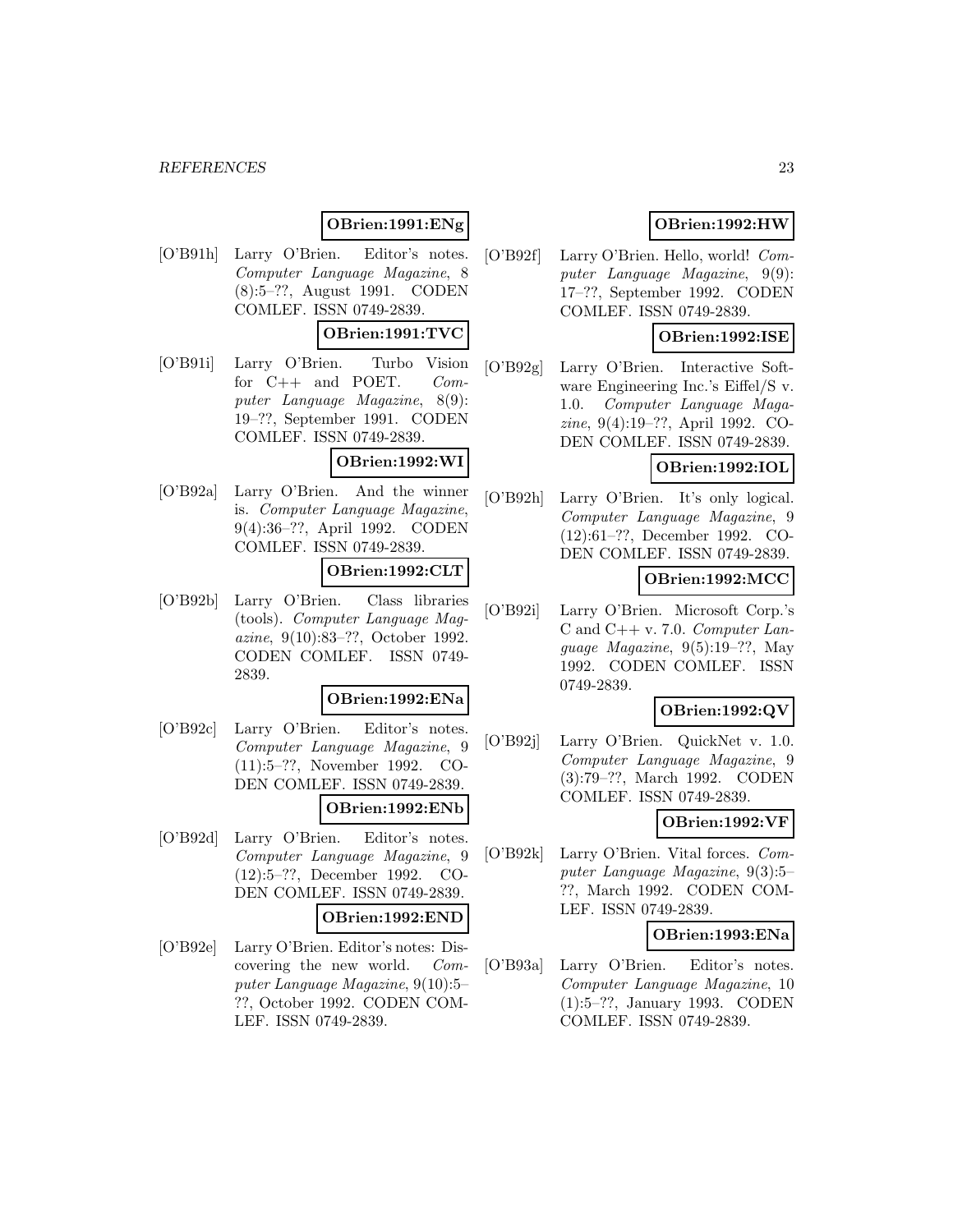# **OBrien:1993:ENb**

[O'B93b] Larry O'Brien. Editor's notes. Computer Language Magazine, 10 (2):5–??, February 1993. CODEN COMLEF. ISSN 0749-2839.

#### **OBrien:1993:ENc**

[O'B93c] Larry O'Brien. Editor's notes. Computer Language Magazine, 10 (3):5–??, March 1993. CODEN COMLEF. ISSN 0749-2839.

# **OBrien:1993:ENd**

[O'B93d] Larry O'Brien. Editor's notes. Computer Language Magazine, 10 (4):5–??, April 1993. CODEN COMLEF. ISSN 0749-2839.

# **OBrien:1993:ENe**

[O'B93e] Larry O'Brien. Editor's notes. Computer Language Magazine, 10 (5):7–??, May 1993. CODEN COMLEF. ISSN 0749-2839.

#### **OBrien:1993:ENf**

[O'B93f] Larry O'Brien. Editor's notes. Computer Language Magazine, 10 (6):7–??, June 1993. CODEN COMLEF. ISSN 0749-2839.

# **OBrien:1993:HW**

[O'B93g] Larry O'Brien. Hello, world! Computer Language Magazine, 10(5): 19–??, May 1993. CODEN COM-LEF. ISSN 0749-2839.

# **OBrien:1993:IP**

[O'B93h] Larry O'Brien. Issues of programming. Computer Language Magazine, 10(1):44–??, January 1993. CODEN COMLEF. ISSN 0749- 2839.

# **Ochs:1989:FPT**

[Och89a] T. Ochs. Floating-point theory and practice. Computer Language Magazine, 6(3):67–81, March 1989. CODEN COMLEF. ISSN 0749- 2839.

# **Ochs:1989:TPF**

[Och89b] T. Ochs. Theory and practice (floating point arithmetic). Computer Language Magazine, 6(3):67– 70, 72, 74, 77–78, 80–81, March 1989. CODEN COMLEF. ISSN 0749-2839.

# **Ochs:1991:NTR**

[Och91a] T. Ochs. Numeric types, representations, and other fictions. Computer Language Magazine, 8(8):93– 101, August 1991. CODEN COM-LEF. ISSN 0749-2839.

# **Ochs:1991:NRU**

- [Och91b] T. Ochs. Numerics for the rest of us. Computer Language Magazine, 8(10):113–127, October 1991. CO-DEN COMLEF. ISSN 0749-2839. **Ochs:1991:RF**
- [Och91c] T. Ochs. A rotten foundation. Computer Language Magazine, 8 (2):103–107, February 1991. CO-DEN COMLEF. ISSN 0749-2839.

# **Ochs:1991:SRF**

[Och91d] T. Ochs. Son of rotten foundation: The sequel. Computer Language Magazine, 8(3):85–91, March 1991. CODEN COMLEF. ISSN 0749- 2839.

# **Ochs:1992:SIR**

[Och92a] T. Ochs. This sine is also right! Computer Language Magazine, 9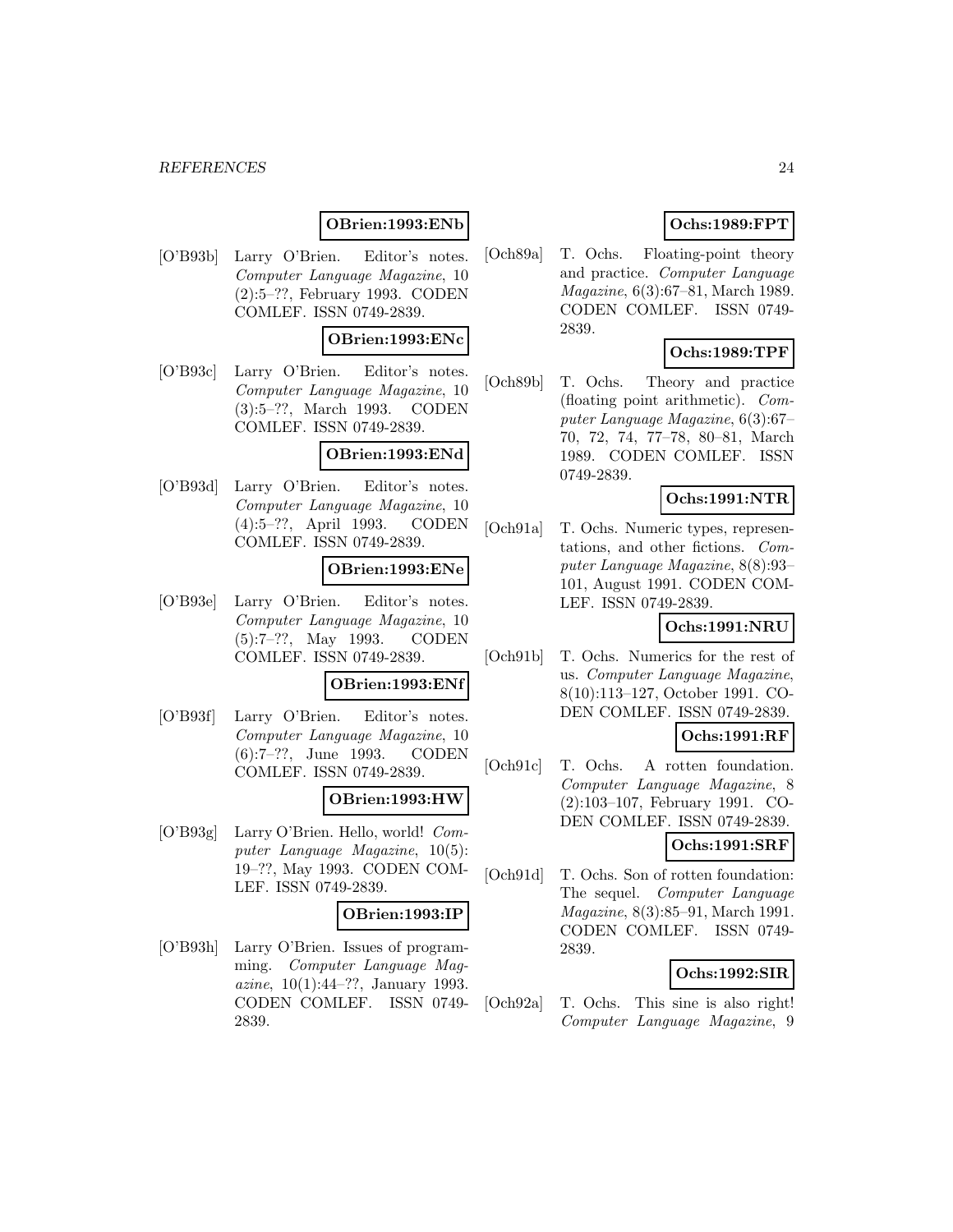(1):89–93, January 1992. CODEN COMLEF. ISSN 0749-2839.

# **Ochs:1992:BSA**

[Och92b] Tom Ochs. Balancing speed and accuracy. Computer Language Magazine, 9(3):87–??, March 1992. CODEN COMLEF. ISSN 0749- 2839.

# **Ochs:1992:BBa**

[Och92c] Tom Ochs. Building blocks. Computer Language Magazine, 9(10): 89–??, October 1992. CODEN COMLEF. ISSN 0749-2839.

# **Ochs:1992:BBb**

[Och92d] Tom Ochs. Building blocks. Computer Language Magazine, 9(11): 83–??, November 1992. CODEN COMLEF. ISSN 0749-2839.

# **Ochs:1992:BBc**

[Och92e] Tom Ochs. Building blocks. Computer Language Magazine, 9(12): 83–??, December 1992. CODEN COMLEF. ISSN 0749-2839.

#### **Ochs:1992:ILH**

[Och92f] Tom Ochs. Is Lee Harvey Oswald writing NASA's software? Computer Language Magazine, 9(5):93– ??, May 1992. CODEN COMLEF. ISSN 0749-2839.

# **Ochs:1993:BBa**

[Och93a] Tom Ochs. Building blocks. Computer Language Magazine, 10(1): 105–??, January 1993. CODEN COMLEF. ISSN 0749-2839.

#### **Ochs:1993:BBb**

[Och93b] Tom Ochs. Building blocks. Computer Language Magazine, 10(3): 99–??, March 1993. CODEN COMLEF. ISSN 0749-2839.

# **Ochs:1993:BBc**

[Och93c] Tom Ochs. Building blocks. Computer Language Magazine, 10(4): 89–??, April 1993. CODEN COM-LEF. ISSN 0749-2839.

# **Ochs:1993:BBd**

[Och93d] Tom Ochs. Building blocks. Computer Language Magazine, 10(6): 83–??, June 1993. CODEN COM-LEF. ISSN 0749-2839.

# **Orfali:1991:GGF**

[OH91] Robert Orfali and Dan Harkey. Get GUI fast! Computer Language Magazine, 8(7):36–??, July 1991. CODEN COMLEF. ISSN 0749- 2839.

# **Pakin:1991:REG**

[Pak91] Scott Pakin. Regular expressions and gender guessing. Computer Language Magazine, 8(12):59–??, December 1991. CODEN COM-LEF. ISSN 0749-2839.

# **Parker:1990:CDE**

[Par90a] Tim Parker. C development environments. Computer Language Magazine, 7(5):97–??, May 1990. CODEN COMLEF. ISSN 0749- 2839.

# **Parker:1990:CPS**

[Par90b] Tim Parker. CASE on the PC: The state of the art. Computer Language Magazine, 7(1):89–??, January 1990. CODEN COMLEF. ISSN 0749-2839.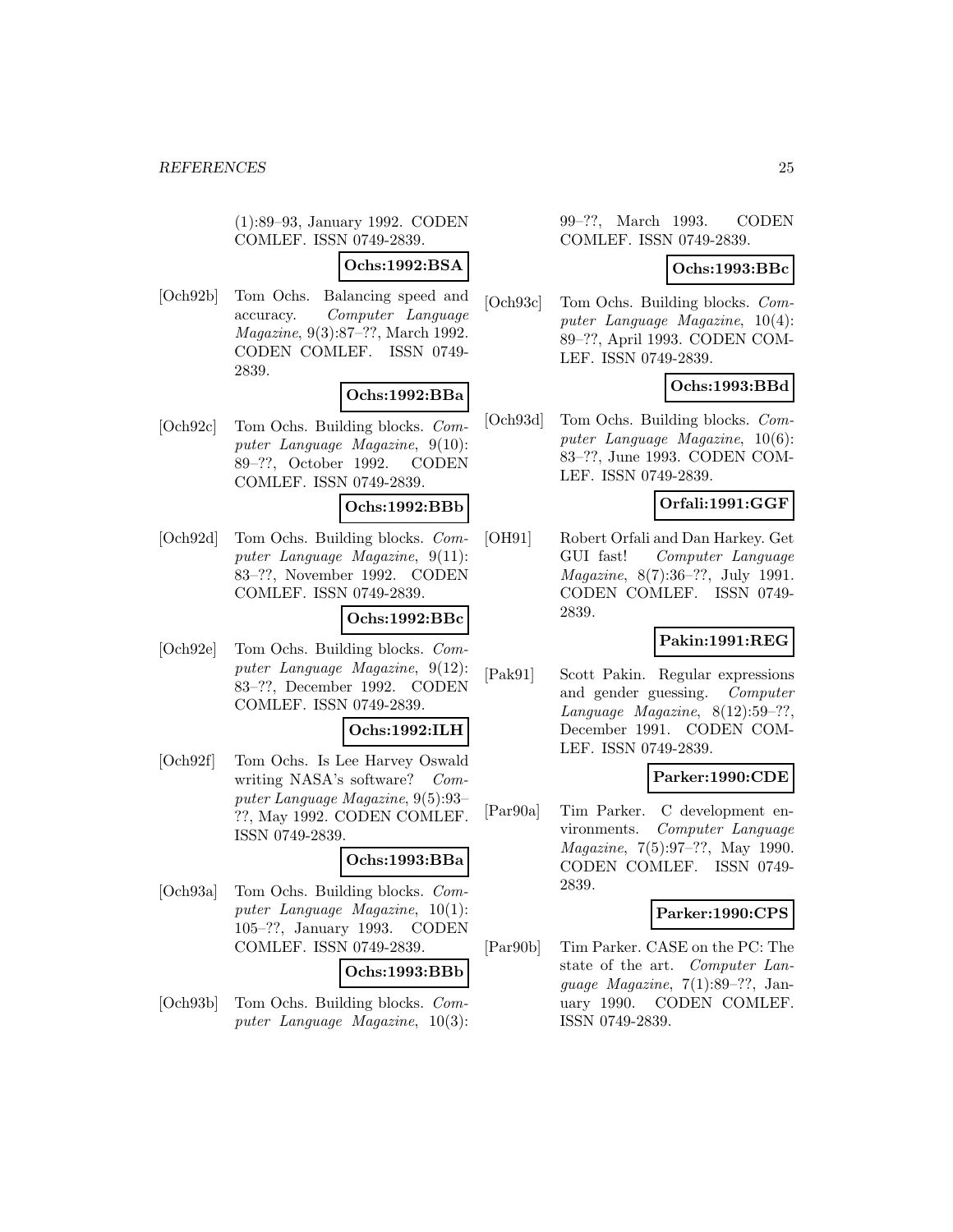# **Parker:1990:UIN**

[Par90c] Tim Parker. UNIX is no half-baked operating system. Computer Language Magazine, 7(7):83–??, July 1990. CODEN COMLEF. ISSN 0749-2839.

# **Pariseau:1991:DSW**

[Par91a] David Pariseau. Documentation — hold the shrink wrap.  $Com$ puter Language Magazine, 8(11): 69–??, November 1991. CODEN COMLEF. ISSN 0749-2839.

# **Parker:1991:CT**

[Par91b] Tim Parker. A case trio. Computer Language Magazine, 8(1):73– ??, January 1991. CODEN COM-LEF. ISSN 0749-2839.

# **Philips:1990:HM**

[Phi90] Lawrence Philips. Hanging on the metaphone. Computer Language Magazine, 7(12):38–??, December 1990. CODEN COMLEF. ISSN 0749-2839.

#### **Page-Jones:1993:CM**

[PJ93] Meilir Page-Jones. The CASE manifesto. Computer Language Magazine, 10(6):38–??, June 1993. CODEN COMLEF. ISSN 0749- 2839.

# **Page-Jones:1990:MOS**

[PJCW90] Meilir Page-Jones, Larry L. Constantine, and Steven Weiss. Modeling object-oriented systems: The uniform object notation. Computer Language Magazine,  $7(10):69-??$ , October 1990. CODEN COMLEF. ISSN 0749-2839.

# **Plauger:1988:PFP**

[Pla88] P. J. Plauger. Properties of floating-point arithmetic. Computer Language Magazine, 5(3):17– 22, March 1988. CODEN COM-LEF. ISSN 0749-2839.

# **Plauger:1991:AF**

[Pla91a] P. J. Plauger. Approximating functions. Computer Language Magazine, 8(6):17–25, June 1991. CO-DEN COMLEF. ISSN 0749-2839.

# **Plauger:1991:EP**

[Pla91b] P. J. Plauger. Economizing polynomials. Computer Language Magazine, 8(7):21–27, July 1991. CO-DEN COMLEF. ISSN 0749-2839.

# **Plauger:1991:WW**

[Pla91c] P. J. Plauger. Washing the watchers. Computer Language Magazine, 8(9):23–32, September 1991. CO-DEN COMLEF. ISSN 0749-2839.

# **Plauger:1992:PPa**

[Pla92a] P. J. Plauger. Programming on purpose. Computer Language Magazine, 9(9):25–??, September 1992. CODEN COMLEF. ISSN 0749- 2839.

# **Plauger:1992:PPb**

[Pla92b] P. J. Plauger. Programming on purpose. Computer Language Magazine, 9(10):25–??, October 1992. CODEN COMLEF. ISSN 0749- 2839.

# **Plauger:1992:PPc**

[Pla92c] P. J. Plauger. Programming on purpose. Computer Language Magazine, 9(11):25–??, November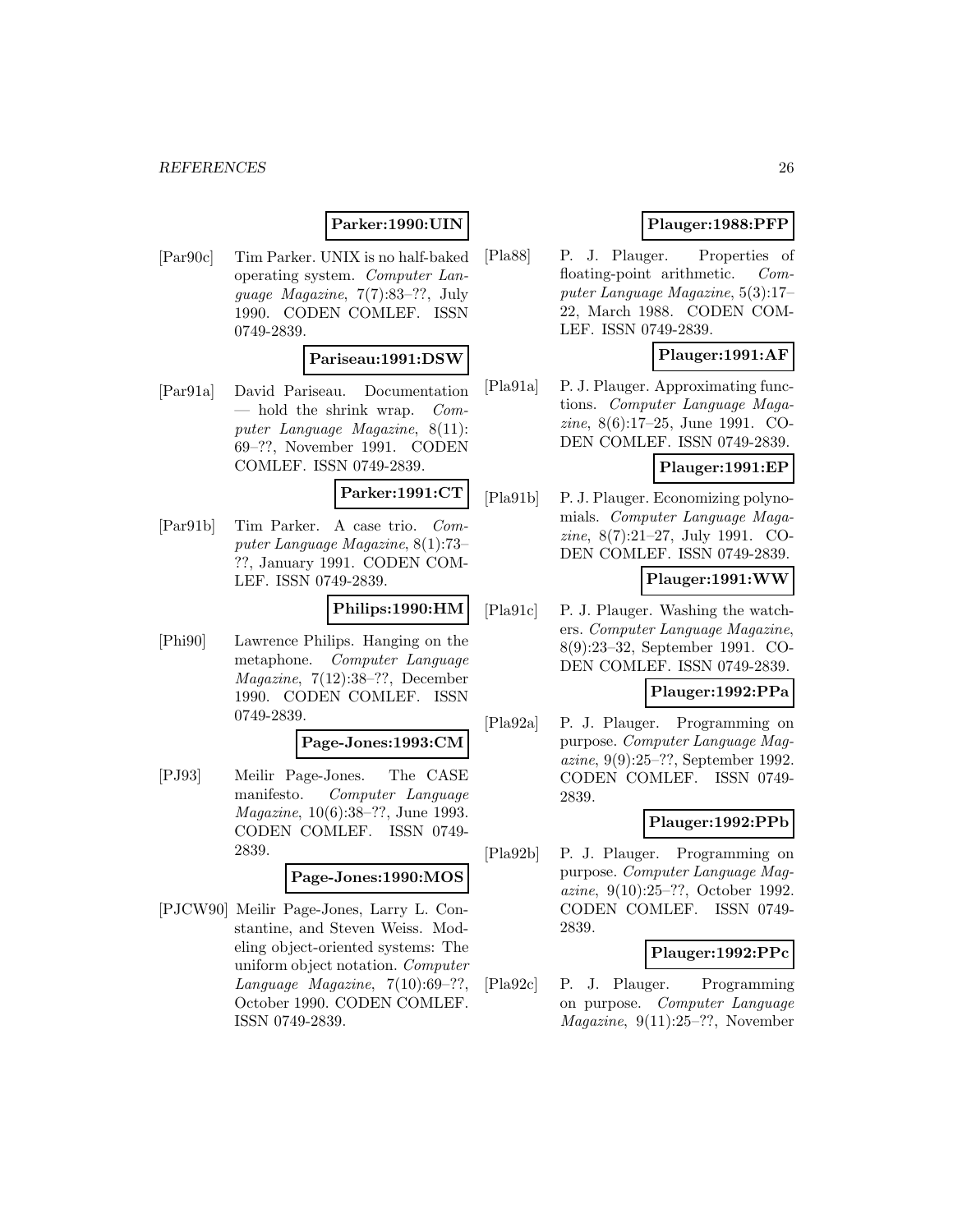1992. CODEN COMLEF. ISSN 0749-2839.

# **Plauger:1992:PPd**

[Pla92d] P. J. Plauger. Programming on purpose. Computer Language Magazine, 9(12):25–??, December 1992. CODEN COMLEF. ISSN 0749-2839.

# **Plauger:1992:RSE**

[Pla92e] P. J. Plauger. Remedial software engineering. Computer Language Magazine, 9(3):23–??, March 1992. CODEN COMLEF. ISSN 0749- 2839.

#### **Plauger:1993:PPa**

[Pla93a] P. J. Plauger. Programming on purpose. Computer Language Magazine, 10(1):25–??, January 1993. CODEN COMLEF. ISSN 0749- 2839.

# **Plauger:1993:PPb**

[Pla93b] P. J. Plauger. Programming on purpose. Computer Language Magazine, 10(2):25–??, February 1993. CODEN COMLEF. ISSN 0749- 2839.

#### **Plauger:1993:PPc**

[Pla93c] P. J. Plauger. Programming on purpose. Computer Language Magazine, 10(3):25–??, March 1993. CODEN COMLEF. ISSN 0749- 2839.

# **Plauger:1993:PPd**

[Pla93d] P. J. Plauger. Programming on purpose. Computer Language Magazine, 10(4):25–??, April 1993. CODEN COMLEF. ISSN 0749- 2839.

# **Plauger:1993:PPe**

[Pla93e] P. J. Plauger. Programming on purpose. Computer Language Magazine, 10(5):25–??, May 1993. CO-DEN COMLEF. ISSN 0749-2839.

# **Plauger:1993:PPf**

[Pla93f] P. J. Plauger. Programming on purpose. Computer Language Magazine, 10(6):25–??, June 1993. CO-DEN COMLEF. ISSN 0749-2839.

# **Plum:1991:BSI**

[Plu91] Thomas Plum. Building a standard is hard; testing it is just as difficult. Computer Language Magazine, 8(5):38–??, May 1991. CO-DEN COMLEF. ISSN 0749-2839.

# **Plum:1993:CSP**

[Plu93] Tom Plum. Conformance and support for portable code. Computer Language Magazine,  $10(5):95-??.$ May 1993. CODEN COMLEF. ISSN 0749-2839.

# **Pomerantz:1990:FGC**

[Pom90] Dave Pomerantz. A few good colors. Computer Language Magazine, 7(8):32–??, August 1990. CO-DEN COMLEF. ISSN 0749-2839.

# **Powell:1990:BFV**

[Pow90] Jim Powell. B-Tree Filer v. 5.0. Computer Language Magazine, 7 (1):99–??, January 1990. CODEN COMLEF. ISSN 0749-2839.

# **Powell:1992:RV**

[Pow92a] James E. Powell. Realizer v. 1.0. Computer Language Magazine, 9 (3):81–??, March 1992. CODEN COMLEF. ISSN 0749-2839.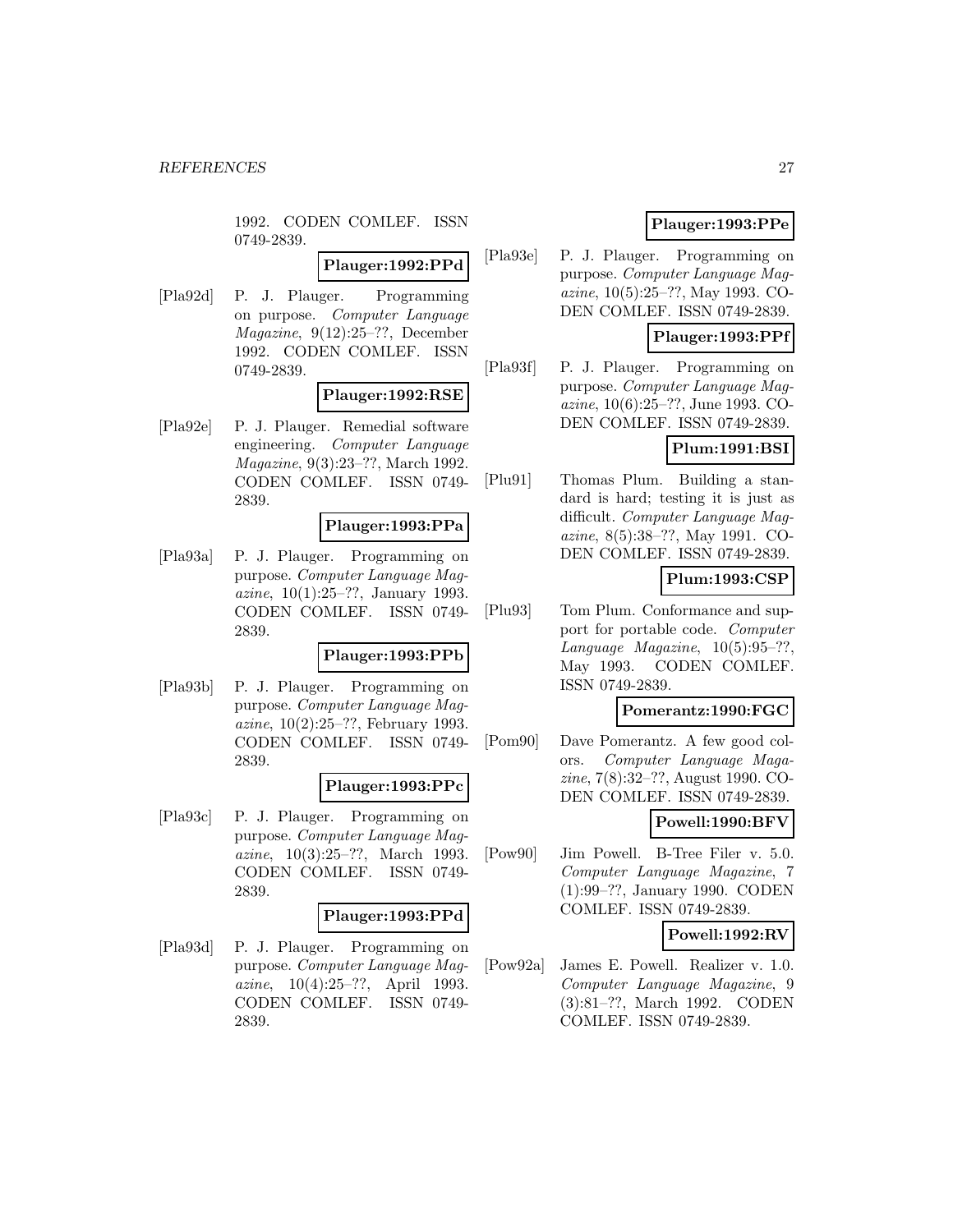# **Powell:1992:SBP**

[Pow92b] Jim Powell. Stony Brook Pascal + v. 6.0. Computer Language Magazine, 9(1):85–??, January 1992. CODEN COMLEF. ISSN 0749- 2839.

# **Rabin:1992:RO**

[Rab92] Steve Rabin. Reengineering opportunities. Computer Language Magazine, 9(4):51–??, April 1992. CO-DEN COMLEF. ISSN 0749-2839.

#### **Rabin:1993:AUU**

[Rab93] Steve Rabin. ANSI 85: Understanding and using the latest COBOL standard. Computer Language Magazine,  $10(3):67-??$ , March 1993. CODEN COMLEF. ISSN 0749-2839.

#### **Rajput:1992:AOP**

[Raj92] Wasim E. Rajput. Architecting OS/2 presentation manager applications. Computer Language Magazine, 9(2):61–??, February 1992. CODEN COMLEF. ISSN 0749- 2839.

# **Ravitz:1990:FL**

[Rav90] Cary Ravitz. Fancy lines. Computer Language Magazine, 7(8):71– ??, August 1990. CODEN COM-LEF. ISSN 0749-2839.

# **Reed:1992:ODO**

[Ree92] Harvey Reed. Object-oriented design by orthogonality. Computer Language Magazine, 9(1):51– ??, January 1992. CODEN COM-LEF. ISSN 0749-2839.

# **Reilly:1992:OOC**

[Rei92] Douglas J. Reilly. Operator overloading in C++. Computer Language Magazine, 9(10):57–??, October 1992. CODEN COMLEF. ISSN 0749-2839.

# **Reilly:1993:OD**

[Rei93] Douglas Reilly. Object-oriented databases. Computer Language  $Magazine, 10(1):73-??, January$ 1993. CODEN COMLEF. ISSN 0749-2839.

# **Rex:1992:RR**

[Rex92] John Rex. Recursion revisited. Computer Language Magazine, 9 (6):59–??, June 1992. CODEN COMLEF. ISSN 0749-2839.

# **Reynolds:1992:PCC**

[Rey92] Carl W. Reynolds. Polygon clipping: Creating a polygon-fill function. Computer Language Magazine, 9(8):36–??, August 1992. CO-DEN COMLEF. ISSN 0749-2839.

# **Reynolds:1993:SPC**

[Rey93] Carl W. Reynolds. The Sutherland-Hodgman polygon clipping algorithm. Computer Language Magazine, 10(2):51–??, February 1993. CODEN COMLEF. ISSN 0749- 2839.

# **Ribar:1990:OPG**

[Rib90] L. John Ribar. OS/2 programming goes Modula-2. Computer Language Magazine, 7(11):83–??, November 1990. CODEN COM-LEF. ISSN 0749-2839.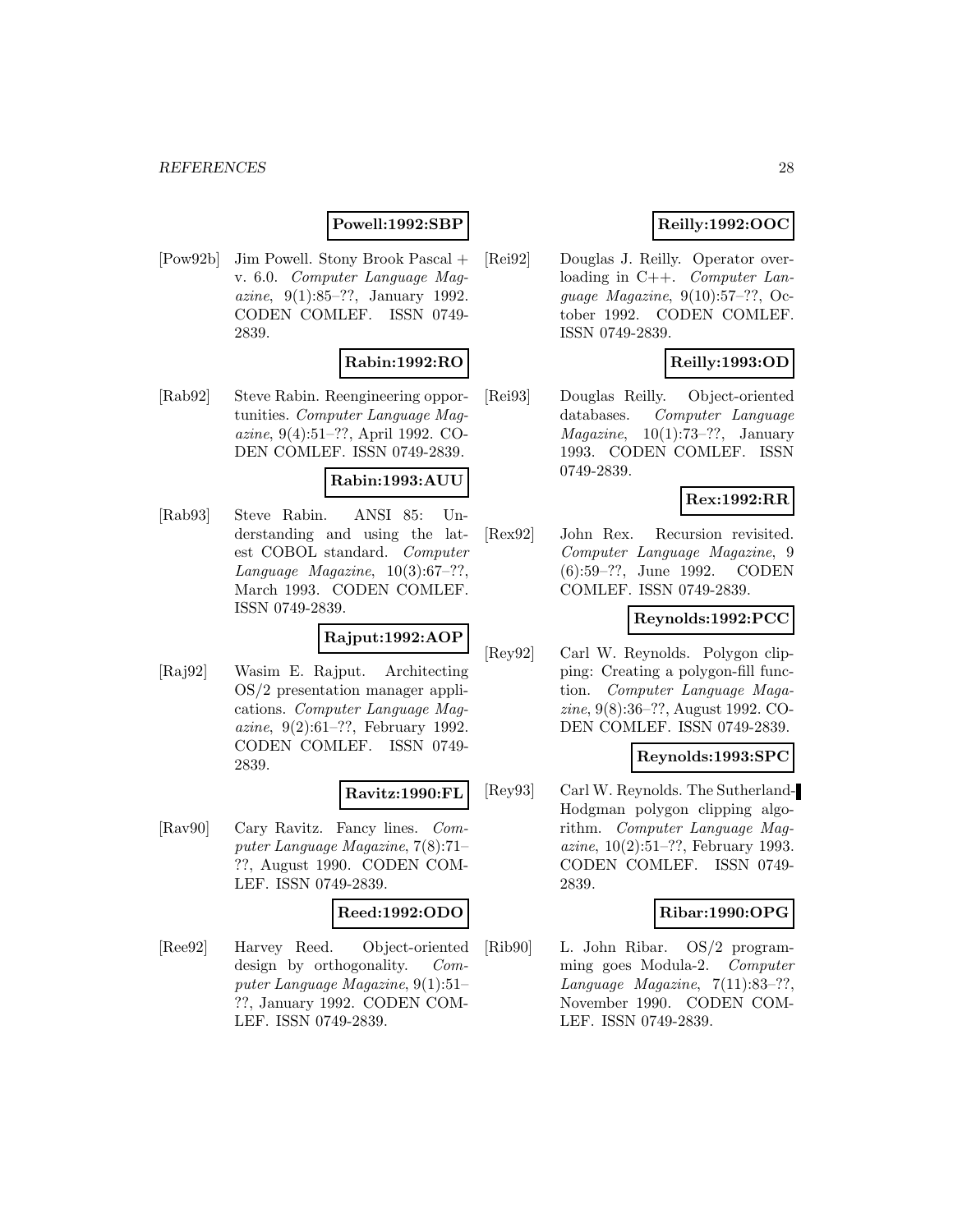# **Riehle:1991:GMO**

[Rie91a] Richard Riehle. Generalized methods in object-based languages. Computer Language Magazine, 8 (10):67–??, October 1991. CODEN COMLEF. ISSN 0749-2839.

# **Riehle:1991:SEC**

[Rie91b] Richard Riehle. Software engineering. . . in COBOL? Computer Language Magazine, 8(1):55–??, January 1991. CODEN COMLEF. ISSN 0749-2839.

#### **Rodini:1990:CWS**

[Rod90] Bob Rodini. Crafting WinApps with STDs. Computer Language Magazine, 7(3):45–??, March 1990. CODEN COMLEF. ISSN 0749- 2839.

#### **Rogerson:1990:GSW**

[Rog90] Dale Rogerson. Getting started with Windows. Computer Language Magazine, 7(3):77–??, March 1990. CODEN COMLEF. ISSN 0749-2839.

#### **Rovira:1990:RD**

[Rov90] Charles-A. Rovira. Rovira diagrams. Computer Language Magazine, 7(1):59–??, January 1990. CODEN COMLEF. ISSN 0749- 2839.

# **Saks:1990:CAS**

[Sak90a] Dan Saks. C and the ANSI Standard. Computer Language Magazine, 7(5):65–??, May 1990. CO-DEN COMLEF. ISSN 0749-2839.

#### **Saks:1990:MCC**

[Sak90b] Dan Saks. MS-DOS for C++ compilers. Computer Language Mag-

azine, 7(10):91–??, October 1990. CODEN COMLEF. ISSN 0749- 2839.

# **Schneier:1992:DIR**

[Sch92a] Bruce Schneier. Doing it randomly: Probabilistic algorithms in programming. Computer Language Magazine, 9(8):69–??, August 1992. CODEN COMLEF. ISSN 0749-2839.

# **Schneier:1992:FMM**

[Sch92b] Bruce Schneier. Fast matrix multiplies. Computer Language Magazine, 9(11):49–??, November 1992. CODEN COMLEF. ISSN 0749- 2839.

# **Schneier:1992:SSA**

[Sch92c] Bruce Schneier. Sharing secrets among friends. Computer Language Magazine, 9(4):57–??, April 1992. CODEN COMLEF. ISSN 0749-2839.

# **Sharp:1992:PPT**

[Sha92a] Oliver Sharp. Perl: The programmers's toolbox. Computer Lanquage Magazine,  $9(12):40-$ ??, December 1992. CODEN COMLEF. ISSN 0749-2839.

# **Shaver:1992:CCT**

[Sha92b] Dave Shaver. Code comprehension tools. Computer Language Magazine, 9(9):81–??, September 1992. CODEN COMLEF. ISSN 0749- 2839.

# **Skjellum:1984:OPP**

[Skj84] Anthony Skjellum. Occam: a parallel processing language from the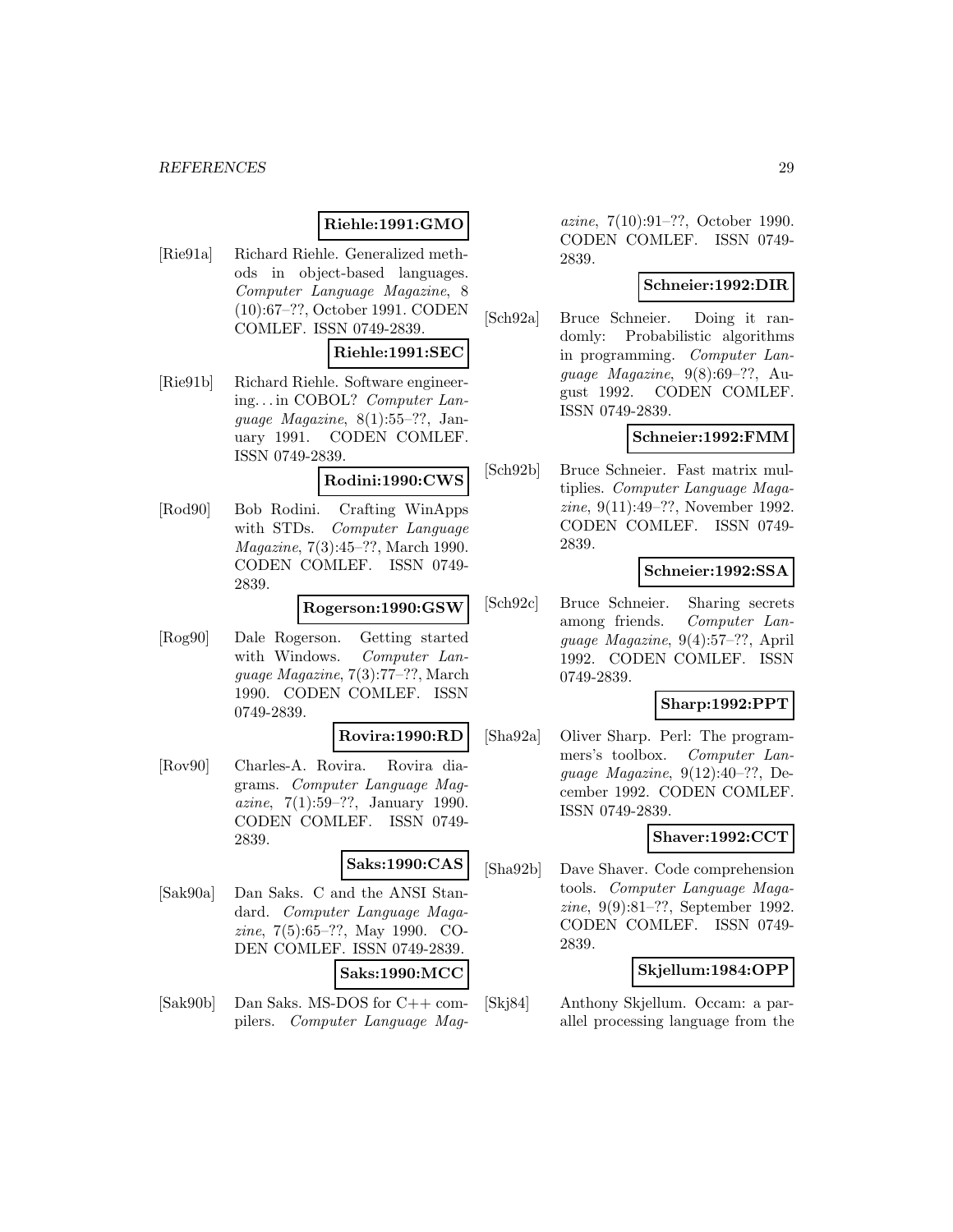UK. Computer Language Magazine, 1(3):55–60, November 1984. CODEN COMLEF. ISSN 0749- 2839.

#### **Shlaer:1990:RD**

[SM90] Sally Shlaer and Stephen J. Mellor. Recursive design. Computer Language Magazine, 7(3):53– ??, March 1990. CODEN COM-LEF. ISSN 0749-2839.

# **Sperry:1991:FWF**

[Spe91] Tyler Sperry. A few words on Forth. Computer Language Magazine, 8(3):55–??, March 1991. CO-DEN COMLEF. ISSN 0749-2839.

#### **Sperry:1992:FF**

[Spe92] Tyler Sperry. Four Forths. Computer Language Magazine, 9(1):77– ??, January 1992. CODEN COM-LEF. ISSN 0749-2839.

#### **Steele:1986:CLC**

[Ste86] Guy Lewis Steele. Common LISP, and the connection machine. Computer Language Magazine, 11(8): ??, August 1986. CODEN COM-LEF. ISSN 0749-2839.

# **Stitt:1990:CUI**

[Sti90a] Martin Stitt. Capturing user input. Computer Language Magazine, 7(4):61–??, April 1990. CO-DEN COMLEF. ISSN 0749-2839.

# **Stitt:1990:P**

[Sti90b] Martin Stitt. Up periscope! Computer Language Magazine, 7(2): 101–??, February 1990. CODEN COMLEF. ISSN 0749-2839.

# **Suydam:1990:SPE**

[Suy90] Bill Suydam. Smalltalk as a programming environment. Computer Language Magazine, 7(4):34– ??, April 1990. CODEN COMLEF. ISSN 0749-2839.

# **Sullo:1992:FW**

[SW92] Gary Sullo and Mike Williams. Formal where? Computer Language Magazine, 9(7):51–??, July 1992. CODEN COMLEF. ISSN 0749-2839.

# **Swanke:1991:RPS**

[Swa91a] John E. Swanke. The realities of portable software. Computer Language Magazine, 8(11):57–??, November 1991. CODEN COM-LEF. ISSN 0749-2839.

# **Swanke:1991:ARE**

[Swa91b] Robert S. Swanke. The art of reverse engineering. Computer Language Magazine, 8(6):57–??, June 1991. CODEN COMLEF. ISSN 0749-2839.

# **Taylor:1986:WAM**

[Tay86] Dave Taylor. Wordz that almost match. Computer Language Magazine, 3(11):47–59, November 1986. CODEN COMLEF. ISSN 0749- 2839.

# **Taylor:1990:MMP**

[Tay90a] Dave Taylor. Metrowerks Modula-2 PSE. Computer Language Magazine, 7(11):91–??, November 1990. CODEN COMLEF. ISSN 0749- 2839.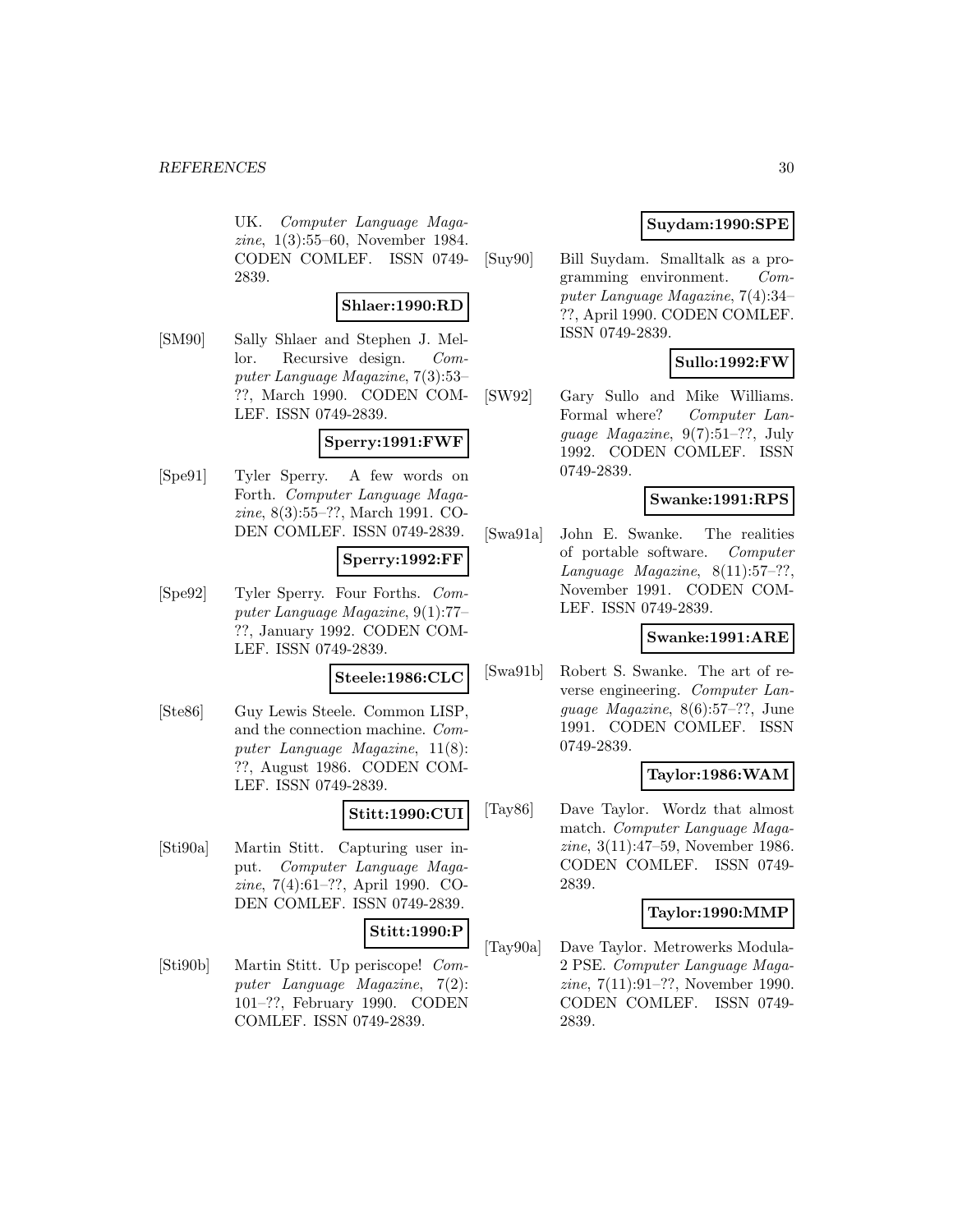# **Taylor:1990:PPE**

[Tay90b] Dave Taylor. Professional programmer's extender. Computer Language Magazine, 7(6):102–??, June 1990. CODEN COMLEF. ISSN 0749-2839.

# **Taylor:1990:PM**

[Tay90c] Dave Taylor. Prolcon for the Mac. Computer Language Magazine, 7 (9):102–??, September 1990. CO-DEN COMLEF. ISSN 0749-2839.

# **Taylor:1990:UCO**

[TH90] David K. Taylor and Alan Hecht. Using CASE for object-oriented design with C++. Computer Language Magazine,  $7(11):49-??$ , November 1990. CODEN COM-LEF. ISSN 0749-2839.

# **Toutonghi:1990:CA**

[Tou90] Michael Toutonghi. 21st century assembler. Computer Language Magazine, 7(6):65–??, June 1990. CODEN COMLEF. ISSN 0749- 2839.

#### **Turpin:1992:BES**

[Tur92] Bill Turpin. Bringing expert systems to the desktop. Computer Language Magazine, 9(5):71– ??, May 1992. CODEN COMLEF. ISSN 0749-2839.

# **Tylutki:1990:WGI**

[Tyl90] George Tylutki. What good is self? Computer Language Magazine, 7 (11):77–??, November 1990. CO-DEN COMLEF. ISSN 0749-2839.

#### **Veale:1991:PPV**

[Vea91a] David Veale. Professional Pascal v. 2.8. Computer Language Maga-

zine, 8(12):97–??, December 1991. CODEN COMLEF. ISSN 0749- 2839.

# **Veale:1991:TPW**

[Vea91b] David Veale. Turbo Pascal for Windows. Computer Language Magazine, 8(8):82–??, August 1991. CODEN COMLEF. ISSN 0749-2839.

# **Veale:1992:CV**

[Vea92] David Veale. CommonBase v. 1.2. Computer Language Magazine, 9 (6):97–??, June 1992. CODEN COMLEF. ISSN 0749-2839.

### **Wagner:1993:BIO**

[Wag93] Richard Wagner. Borland International's ObjectVision. Computer Language Magazine,  $10(4):81-??$ , April 1993. CODEN COMLEF. ISSN 0749-2839.

# **Walsh:1993:DSQ**

[Wal93] James Walsh. Determining software quality. *Computer Language* Magazine, 10(4):57–??, April 1993. CODEN COMLEF. ISSN 0749- 2839.

# **Weeks:1990:CGE**

[Wee90] Kevin Weeks. Classy graphics: Encapsulating the Borland Graphics Interface. Computer Language Magazine, 7(10):49–??, October 1990. CODEN COMLEF. ISSN 0749-2839.

# **Weeks:1992:IYC**

[Wee92] Kevin Weeks. Is your code done yet? Computer Language Magazine, 9(4):63–??, April 1992. CO-DEN COMLEF. ISSN 0749-2839.